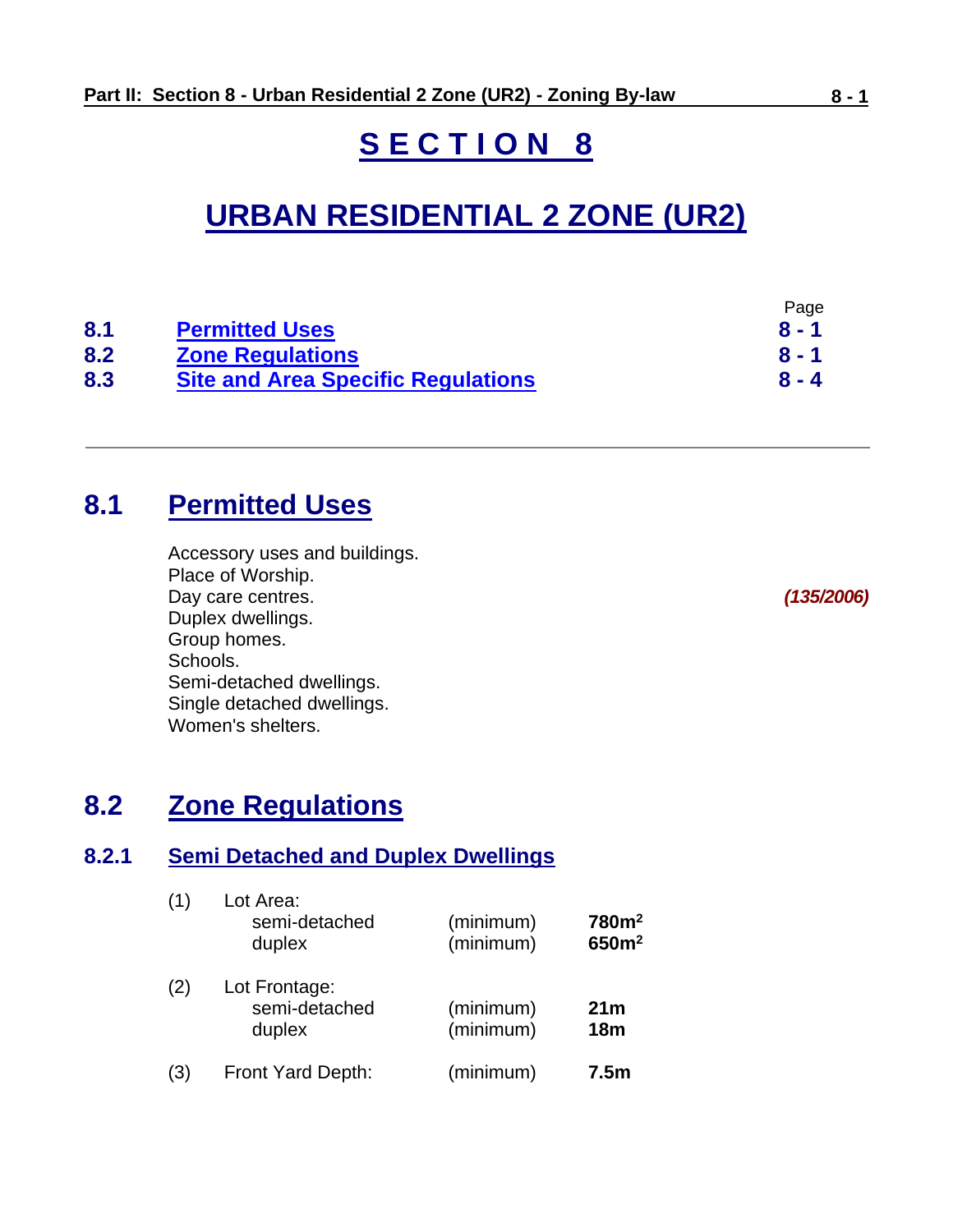| (4) | Side Yard Widths:                | (minimum) | 3m (each side)<br>provided however, that where<br>there is an attached garage or<br>carport, the minimum side yard<br>width (each side) shall be 1.2m,<br>there is no interior side yard<br>required along the common lot line<br>where dwelling units are attached<br>by a common wall, there is an<br>interior side yard of <b>0.6m</b> required<br>along the common lot line for those<br>portions of the dwelling units which<br>are not attached by a common wall |
|-----|----------------------------------|-----------|------------------------------------------------------------------------------------------------------------------------------------------------------------------------------------------------------------------------------------------------------------------------------------------------------------------------------------------------------------------------------------------------------------------------------------------------------------------------|
| (4) | <b>Rear Yard Depth:</b>          | (minimum) | 7.5m                                                                                                                                                                                                                                                                                                                                                                                                                                                                   |
| (5) | Lot Coverage:                    | (maximum) | <b>30%</b>                                                                                                                                                                                                                                                                                                                                                                                                                                                             |
| (7) | Height:                          | (maximum) | 12m                                                                                                                                                                                                                                                                                                                                                                                                                                                                    |
| (8) | Landscaped Open Space: (minimum) |           | 40% (each half of a semi-detached                                                                                                                                                                                                                                                                                                                                                                                                                                      |

shall comply with the requirement)

### **8.2.2 Single Detached Dwellings and Women's Shelters** *(41/2010)*

The regulations set out in Section 7.2.1 shall apply.

### **8.2.3 Schools and Places of Worship**

The regulations set out in Section 7.2.2 shall apply.

| 8.2.4 | <b>Day Care Centres</b>                                     |            |
|-------|-------------------------------------------------------------|------------|
|       | The regulations set out in Section 7.2.3 shall apply.       | (135/2006) |
| 8.2.5 | <b>Group Homes</b>                                          |            |
|       | The regulations set out in <b>Section 3.16</b> shall apply. | (41/2010)  |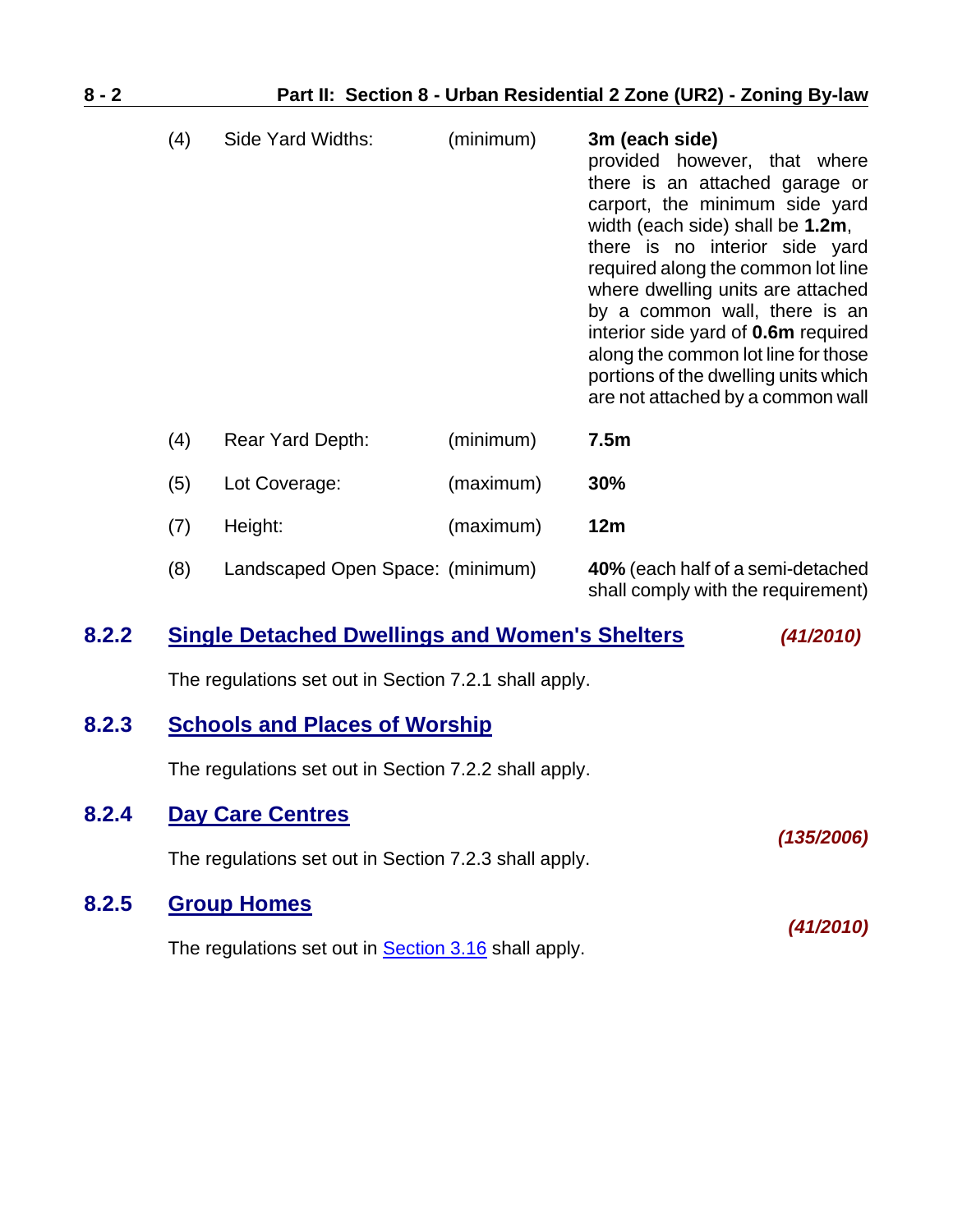# <span id="page-2-0"></span>**8.3 Site and Area Specific Regulations**

**The following site and area specific zones shall be subject to the preceding permitted uses and zone regulations except where those permitted uses and regulations are varied by the provisions of these site and area specific zones**.

|               | Page     |               | Page     |               | Page     |
|---------------|----------|---------------|----------|---------------|----------|
| <b>UR2-1</b>  | $8 - 5$  | <b>UR2-21</b> | $8 - 15$ | <b>UR2-41</b> | $8 - 27$ |
| <b>UR2-2</b>  | $8 - 6$  | <b>UR2-22</b> | $8 - 16$ | <b>UR2-42</b> | $8 - 27$ |
| <b>UR2-3</b>  | $8 - 6$  | <b>UR2-23</b> | $8 - 17$ | <b>UR2-43</b> | $8 - 28$ |
| <b>UR2-4</b>  | $8 - 6$  | <b>UR2-24</b> | $8 - 17$ | <b>UR2-44</b> | $8 - 28$ |
| <b>UR2-5</b>  | $8 - 7$  | <b>UR2-25</b> | $8 - 18$ | <b>UR2-45</b> | $8 - 28$ |
| <b>UR2-6</b>  | $8 - 8$  | <b>UR2-26</b> | $8 - 19$ | <b>UR2-46</b> | $8 - 29$ |
| <b>UR2-7</b>  | $8 - 8$  | <b>UR2-27</b> | $8 - 19$ | <b>UR2-47</b> | $8 - 29$ |
| <b>UR2-8</b>  | $8 - 8$  | <b>UR2-28</b> | $8 - 20$ | <b>UR2-48</b> | $8 - 30$ |
| <b>UR2-9</b>  | $8 - 9$  | <b>UR2-29</b> | $8 - 21$ | <b>UR2-49</b> | $8 - 30$ |
| <b>UR2-10</b> | $8 - 10$ | <b>UR2-30</b> | $8 - 21$ | <b>UR2-50</b> | $8 - 31$ |
| <b>UR2-11</b> | $8 - 10$ | <b>UR2-31</b> | $8 - 22$ | <b>UR2-51</b> | $8 - 31$ |
| <b>UR2-12</b> | $8 - 10$ | <b>UR2-32</b> | $8 - 22$ | <b>UR2-52</b> | $8 - 32$ |
| <b>UR2-13</b> | $8 - 11$ | <b>UR2-33</b> | $8 - 23$ | <b>UR2-53</b> | $8 - 33$ |
| <b>UR2-14</b> | 8 - 11   | <b>UR2-34</b> | $8 - 24$ | <b>UR2-54</b> | $8 - 33$ |
| <b>UR2-15</b> | $8 - 12$ | <b>UR2-35</b> | $8 - 24$ | <b>UR2-55</b> | $8 - 34$ |
| <b>UR2-16</b> | $8 - 12$ | <b>UR2-36</b> | $8 - 25$ | <b>UR2-56</b> | $8 - 34$ |
| <b>UR2-17</b> | $8 - 13$ | <b>UR2-37</b> | $8 - 25$ | <b>UR2-57</b> | $8 - 35$ |
| <b>UR2-18</b> | $8 - 14$ | <b>UR2-38</b> | $8 - 26$ |               |          |
| <b>UR2-19</b> | 8 - 14   | <b>UR2-39</b> | $8 - 26$ |               |          |
| <b>UR2-20</b> | $8 - 15$ | <b>UR2-40</b> | $8 - 27$ |               |          |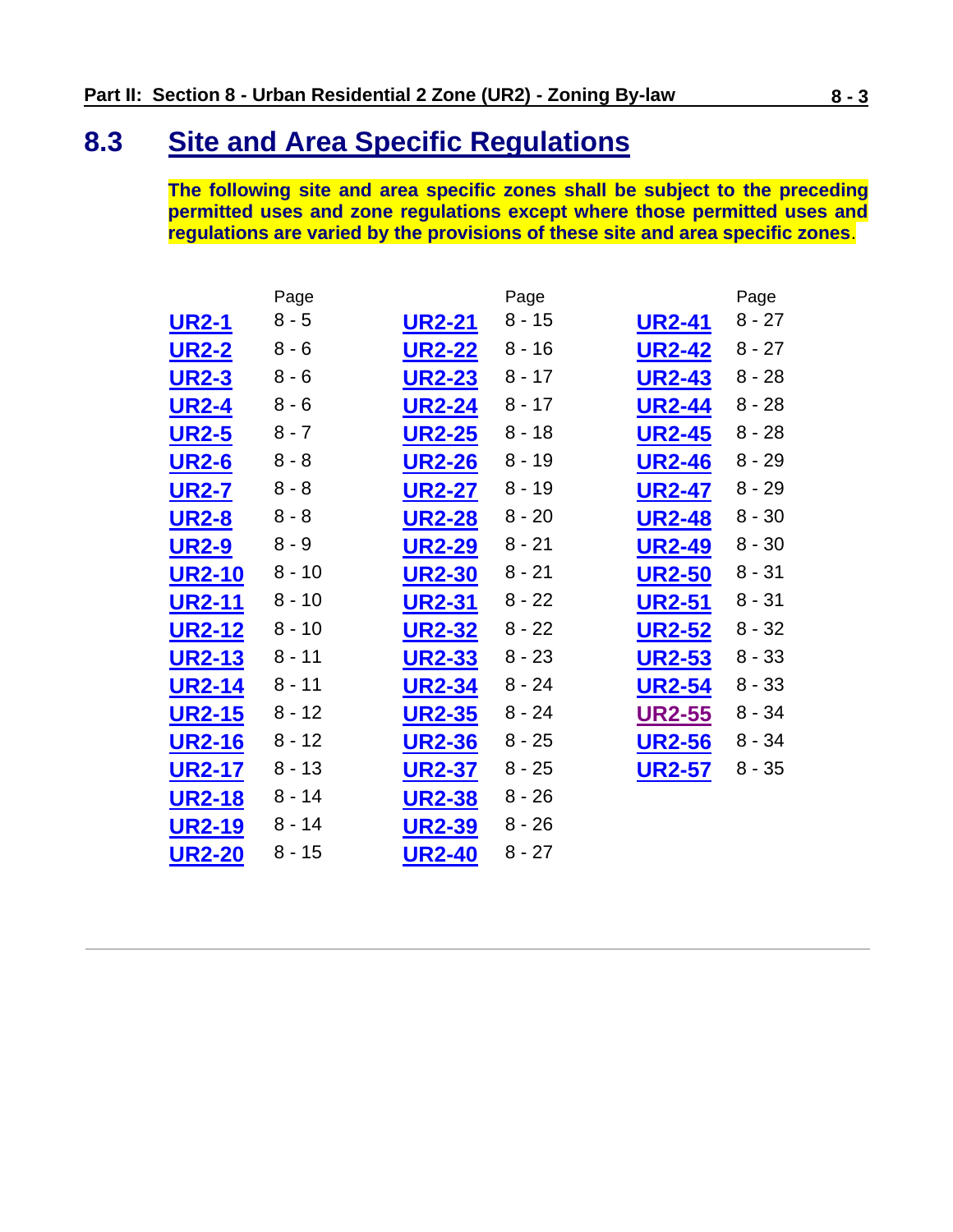# <span id="page-3-0"></span>**8.3.1 UR2-1**

### **8.3.1.1 Site Zone Regulations - Semi-Detached and Duplex Dwelling**

| (1) | Lot Area:<br>semi-detached<br>duplex     | (minimum)<br>(minimum) | 550m <sup>2</sup><br>500m <sup>2</sup>                                                                                                                                                                                                                                                                                                                                                                                                                          |
|-----|------------------------------------------|------------------------|-----------------------------------------------------------------------------------------------------------------------------------------------------------------------------------------------------------------------------------------------------------------------------------------------------------------------------------------------------------------------------------------------------------------------------------------------------------------|
| (2) | Lot Frontage:<br>semi-detached<br>duplex | (minimum)<br>(minimum) | 18 <sub>m</sub><br>15m                                                                                                                                                                                                                                                                                                                                                                                                                                          |
| (3) | Front Yard Depth:                        | (minimum)              | 6m (limit of road)                                                                                                                                                                                                                                                                                                                                                                                                                                              |
| (4) | Side Yard Widths:                        | (minimum)              | 3m (each side) provided however,<br>that where there is an attached<br>garage or carport, the minimum<br>side yard width (each side) shall<br>be 1.2m, there is no interior side<br>yard required along the common<br>lot line where dwelling units are<br>attached by a common wall, there<br>is an interior side yard of 0.6m<br>required along the common lot line<br>for those portions of the dwelling<br>units which are not attached by a<br>common wall |
| (5) | <b>Rear Yard Depth:</b>                  | (minimum)              | 7.5 <sub>m</sub>                                                                                                                                                                                                                                                                                                                                                                                                                                                |
| (6) | Lot Coverage:                            | (maximum)              | 35%                                                                                                                                                                                                                                                                                                                                                                                                                                                             |
| (7) | Landscaped Open Space: (minimum)         |                        | 40% (each half of semi-detached<br>dwelling lot to comply with this<br>requirement)                                                                                                                                                                                                                                                                                                                                                                             |
| (8) | Height:                                  | (maximum)              | 12m                                                                                                                                                                                                                                                                                                                                                                                                                                                             |
|     |                                          |                        |                                                                                                                                                                                                                                                                                                                                                                                                                                                                 |

### **8.3.1.2 Site Zone Regulations - Single Detached Dwellings**

The regulations set out in Section 7.3.1 shall apply.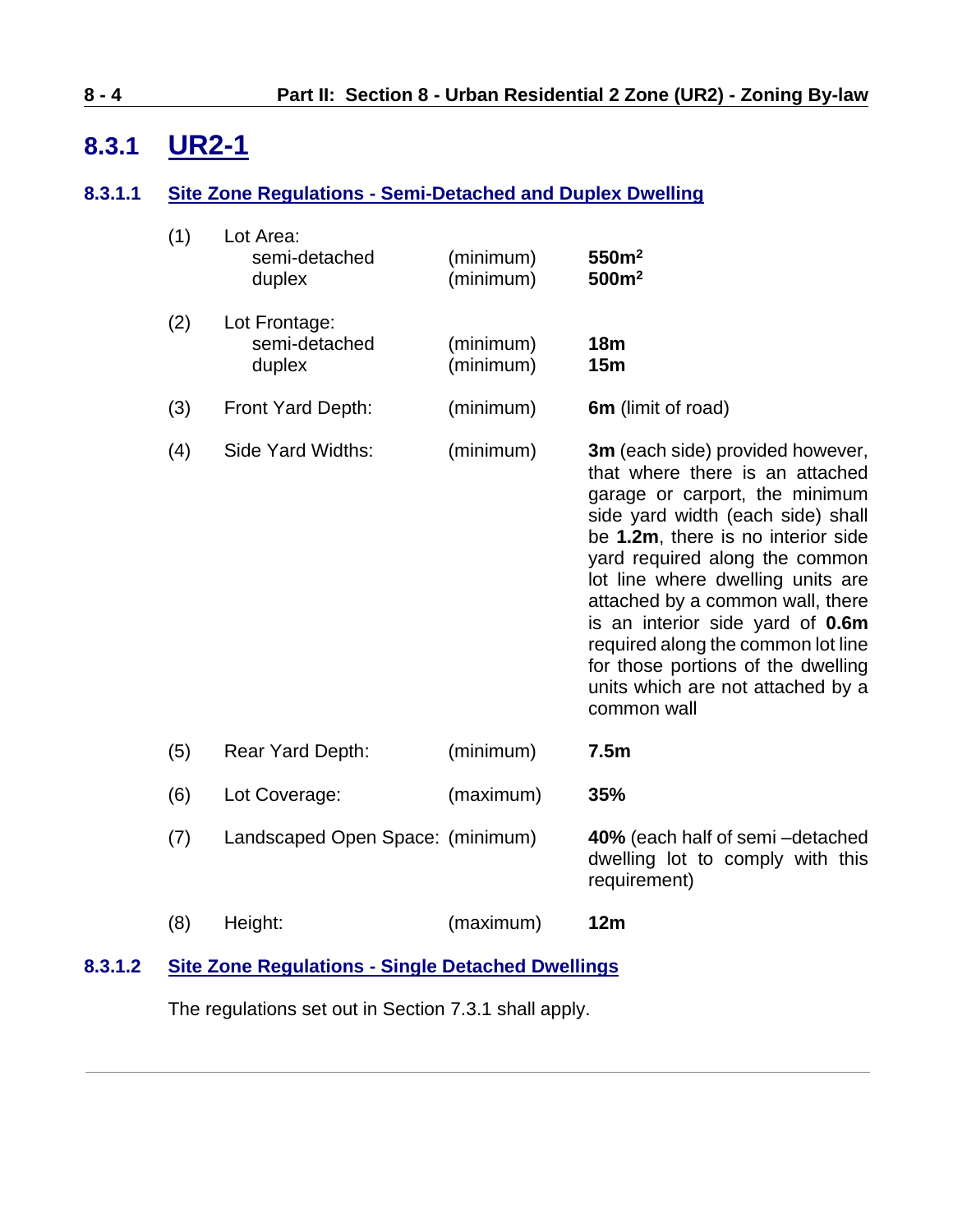# <span id="page-4-0"></span>**8.3.2 UR2-2**

### **8.3.2.1 Site Zone Regulations - Semi Detached and Duplex Dwellings**

| (1) | Lot Area:<br>semi-detached<br>duplex     | (minimum)<br>(minimum) | 650m <sup>2</sup><br>550m <sup>2</sup>                  |
|-----|------------------------------------------|------------------------|---------------------------------------------------------|
| (2) | Lot Frontage:<br>semi-detached<br>duplex | (minimum)<br>(minimum) | 18 <sub>m</sub><br>15 <sub>m</sub>                      |
| (3) | <b>All Other Regulations:</b>            |                        | the regulations set out in Section<br>8.2.1 shall apply |

<span id="page-4-1"></span>**8.3.3 UR2-3** (See Zoning Map Part 39)

### **8.3.3.1 Permitted Uses**

(1) Semi-detached dwellings.

### **8.3.3.2 Site Zone Regulations Semi-Detached Dwelling**

| (1)<br>(2)<br>(3) | Front Yard Depth:<br>Fence:<br>All Other Regulations: | (minimum)<br>(minimum) | 5.2 <sub>m</sub><br>an opaque privacy fence, 1.8m in<br>height along the west property line<br>the regulations set out in Section<br>8.2.1 shall apply to this lot |
|-------------------|-------------------------------------------------------|------------------------|--------------------------------------------------------------------------------------------------------------------------------------------------------------------|
|                   |                                                       |                        |                                                                                                                                                                    |
|                   |                                                       |                        |                                                                                                                                                                    |

# <span id="page-4-2"></span>**8.3.4 UR2-4** (See Zoning Map Part 40)

### **8.3.4.1 Permitted Uses**

- (1) A women's interval home.
- (2) Accessory uses and buildings.

### **8.3.4.2 Site Zone Regulations**

(1) Building Restrictions: the existing building shall not be enlarged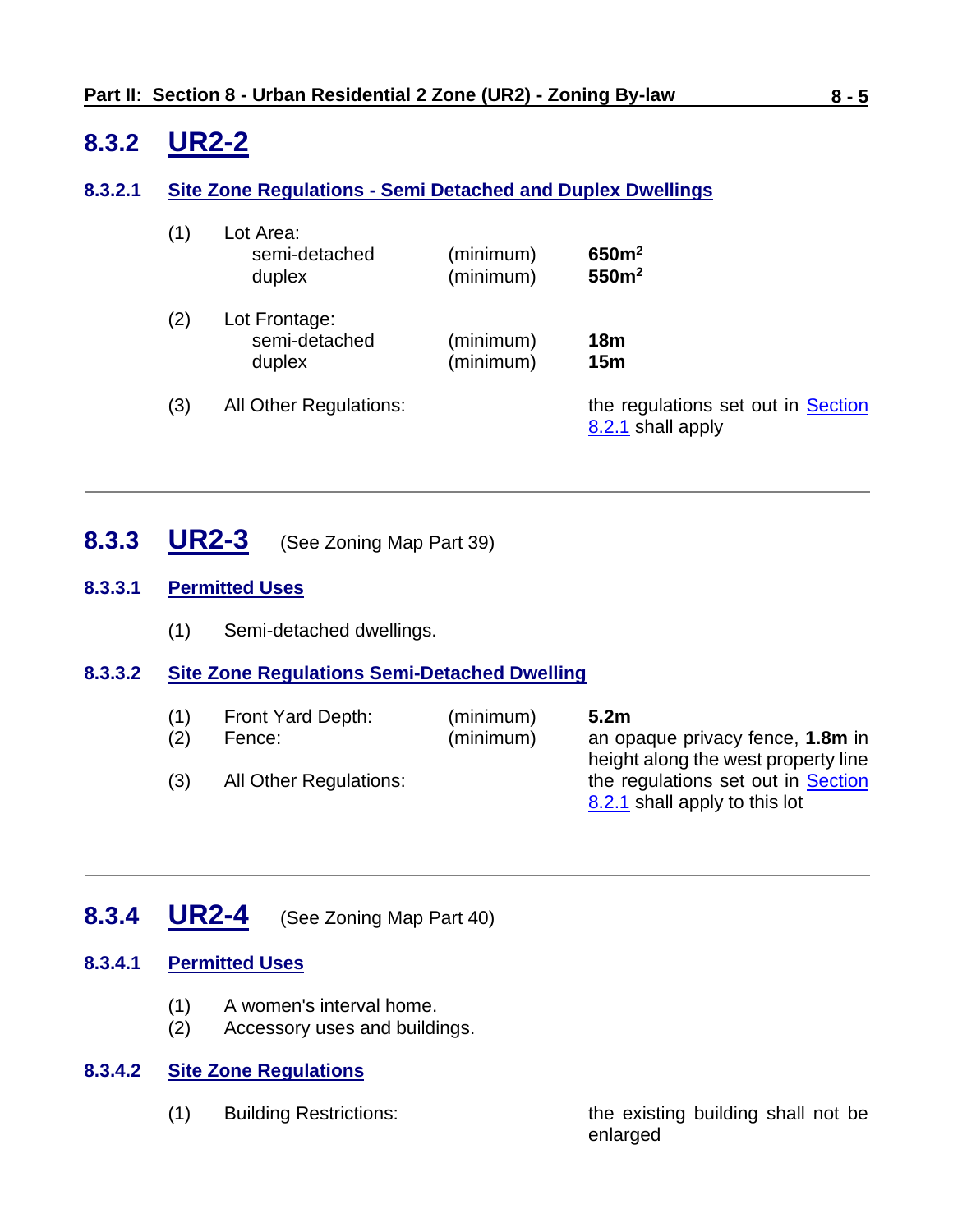| $8 - 6$ |     |                                  | Part II: Section 8 - Urban Residential 2 Zone (UR2) - Zoning By-law                                                                                                              |
|---------|-----|----------------------------------|----------------------------------------------------------------------------------------------------------------------------------------------------------------------------------|
|         | (2) | Parking:<br>(minimum)            | 23 parking spaces are to be<br>provided and the parking area and<br>driveways shall be paved and<br>adequately drained to prevent an<br>overflow of water onto adjacent<br>lands |
|         | (3) | Landscaped Open Space: (minimum) | landscaped<br>the existing<br>open<br>space shall be maintained                                                                                                                  |

<span id="page-5-0"></span>**8.3.5 UR2-5** (See Zoning Map Part 30)

### **8.3.5.1 Permitted Uses**

(1) Parking lot incidental to the multiple attached dwelling units located on the adjacent lands to the west.

### **8.3.5.2 Site Zone Regulations**

| (1) | Front Yard Depth:        | (minimum)            | parking area shall be setback 6m<br>from Roger Street and the setback<br>shall be maintained as landscaped<br>open space                                                                                                                      |
|-----|--------------------------|----------------------|-----------------------------------------------------------------------------------------------------------------------------------------------------------------------------------------------------------------------------------------------|
| (2) | <b>Vehicular Access:</b> |                      | no vehicular access from Roger<br><b>Street</b>                                                                                                                                                                                               |
| (3) | Fencing:                 | (minimum)<br>۰.<br>٠ | <b>1.5m</b> chain link fence with privacy<br>slats maintained along the north<br>and south boundaries of the lot<br><b>1.5m</b> chain link fence with privacy<br>slats or an evergreen hedge along<br>the east boundary of the parking<br>lot |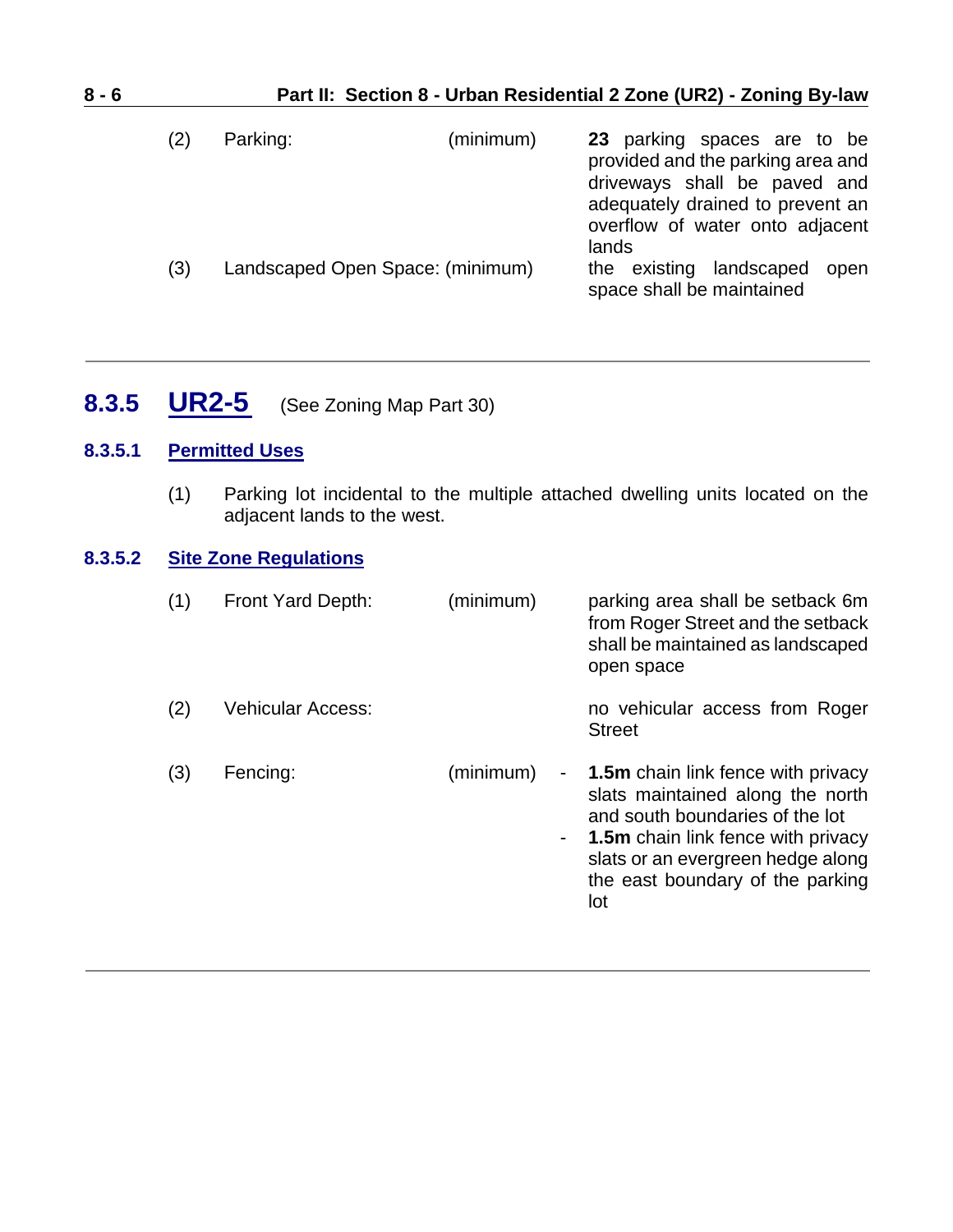### **Part II: Section 8 - Urban Residential 2 Zone (UR2) - Zoning By-law 8 - 7**

<span id="page-6-0"></span>**8.3.6 UR2-6** (See Zoning Map Part 54)

### **8.3.6.1 Permitted Uses**

(1) Duplex dwellings.

### **8.3.6.2 Site Zone Regulations**

| (1) | Lot Area:              | (minimum) | 464m <sup>2</sup>                                                   |
|-----|------------------------|-----------|---------------------------------------------------------------------|
| (2) | Lot Frontage:          | (minimum) | 15.2 <sub>m</sub>                                                   |
| (3) | All Other Regulations: |           | the regulations set out in Section<br>8.2.1 shall apply to this lot |

<span id="page-6-1"></span>**8.3.7 UR2-7** (See Zoning Map Part 27)

### **8.3.7.1 Permitted Uses**

(1) Triplex dwellings.

### **8.3.7.2 Site Zone Regulations**

| (1) | Parking:               | (minimum) | 1 per dwelling unit                |
|-----|------------------------|-----------|------------------------------------|
| (2) | All Other Regulations: |           | the regulations set out in Section |
|     |                        |           | 8.2.1 shall apply to this lot      |

### <span id="page-6-2"></span>**8.3.8 UR2-8** (See Zoning Map Part 10)

### **8.3.8.1 Permitted Uses**

(1) Semi-detached dwellings attached above or below grade and accessory buildings only.

### **8.3.8.2 Site Zone Regulations**

| (1) | Lot Area:         | (minimum) | 300m <sup>2</sup> per dwelling unit |
|-----|-------------------|-----------|-------------------------------------|
| (2) | Lot Frontage:     | (minimum) | 12m per dwelling unit               |
| (3) | Front Yard Depth: | (minimum) | 7.5m                                |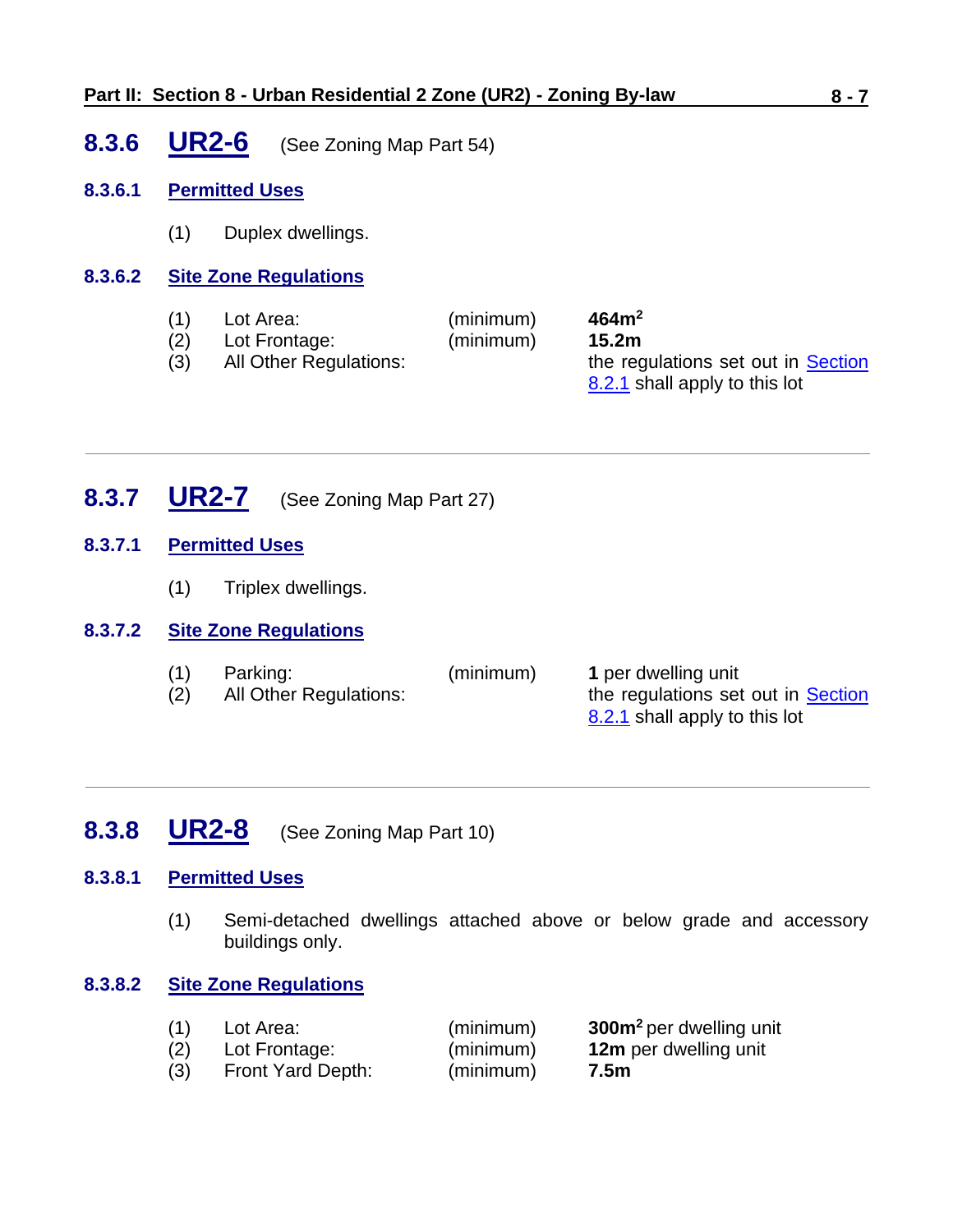### **8 - 8 Part II: Section 8 - Urban Residential 2 Zone (UR2) - Zoning By-law**

- (4) Side Yard Widths: (minimum)
	- (a) semi-detached dwelling attached above grade only:
		- **1.2m**, except that no interior attached above grade side yard shall be provided on the side where dwellings are attached together by a common wall, however, where a wall is not a common wall, the following setbacks shall be provided from the side lot line separating such lots as follows:
			- (i) **1.2m**, measured perpendicularly to such lot line if no abutting side yard of at least **0.6m** is provided on the abutting lot
			- (ii) **0.6m** measured perpendicularly to such side lot line if an abutting side yard of not less than **0.6m** is provided on the abutting lot
	- (b) semi-detached dwellings attached below grade only: - **1.2m** one side, **0.6m** on the other side
- (5) Rear Yard Depth: (minimum) **7.5m**
- (6) Lot Coverage: (maximum) **35%**
- (7) Height: (maximum) **2 storeys**
	- (8) Parking Requirements: (minimum) **1** private garage per dwelling,
		- attached to the dwelling, any vehicular entrance of which shall be located not less than **6.0m** from the front lot line and not less than **6.0m** from any side lot line immediately adjoining a street

<span id="page-7-0"></span>**8.3.9 UR2-9** (See Zoning Map Part 29)

### **8.3.9.1 Permitted Uses**

(1) A converted dwelling containing up to **3** dwelling units.

### **8.3.9.2 Site Zone Regulations - Converted Dwelling**

- (1) Lot Frontage: (minimum) **15.2m**
- 
- 

(2) Side Yard Widths: (minimum) **1.5m** north side yard setback (3) All Other Regulations: the regulations set out in Section 7.2.1 shall apply to this lot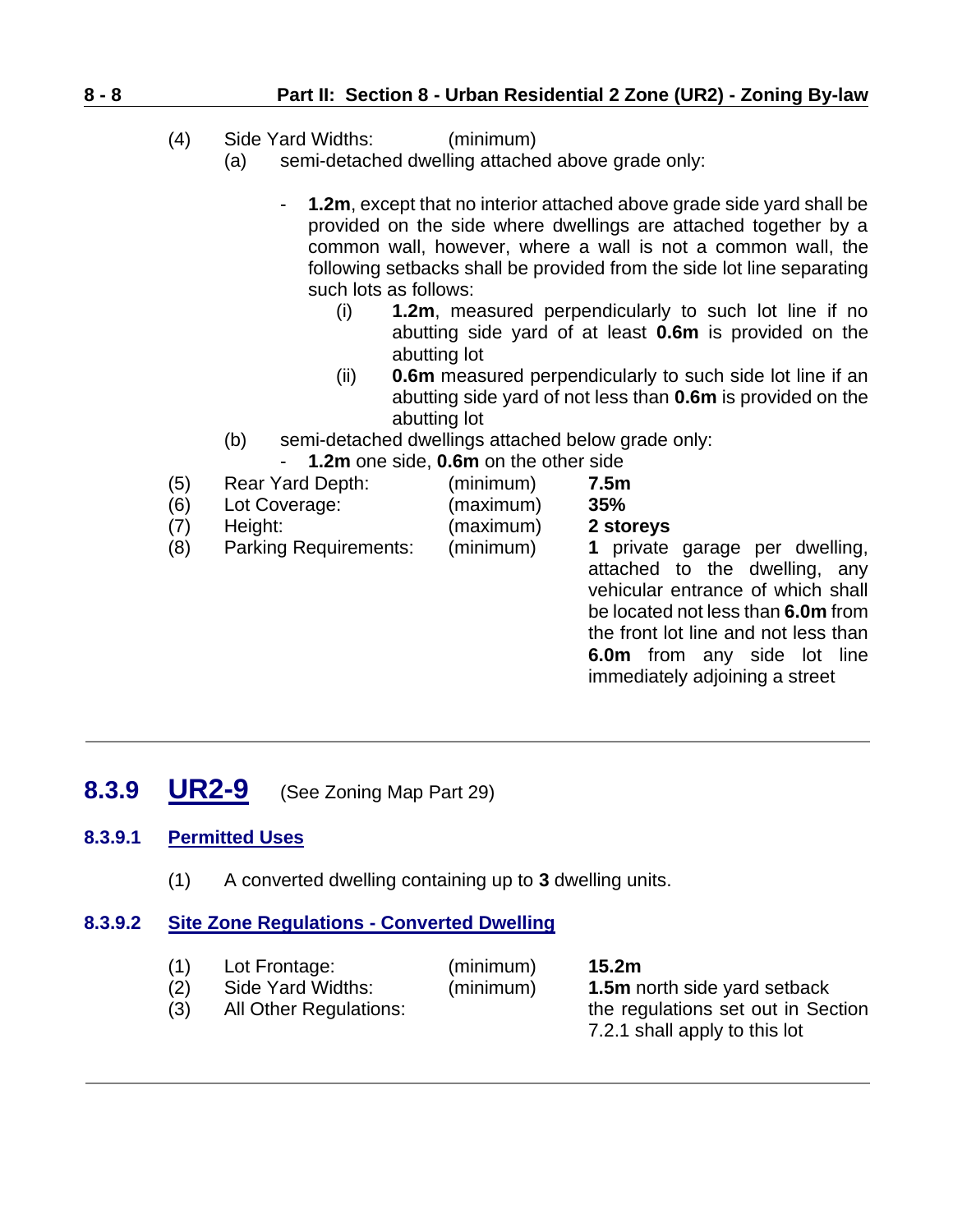### <span id="page-8-0"></span>**8.3.10 UR2-10** (See Zoning Map Part 27)

### **8.3.10.1 Permitted Uses**

(1) A converted dwelling containing up to **3** dwelling units.

### **8.3.10.2 Site Zone Regulations - Converted Dwelling**

| (1) | Lot Area:                    | (minimum) | 479 <sup>m²</sup>                                                               |
|-----|------------------------------|-----------|---------------------------------------------------------------------------------|
| (2) | Lot Frontage:                | (minimum) | 15.7 <sub>m</sub>                                                               |
| (3) | <b>Building Restriction:</b> | (minimum) | the existing building shall not be                                              |
| (4) | All Other Regulations:       |           | enlarged<br>the regulations set out in Section<br>7.2.1 shall apply to this lot |

### <span id="page-8-1"></span>**8.3.11 UR2-11** (See Zoning Map Part 45)

### **8.3.11.1 Permitted Uses**

(1) A minor institutional use (a drop-in/resource centre) operated by the Sarnia-Lambton Centre for Children and Youth.

#### **8.3.11.2 Site Zone Regulations**

(1) Parking: (minimum) **2** parking spaces required in tandem in the driveway

# <span id="page-8-2"></span>**8.3.12 UR2-12** (See Zoning Map Part 41)

### **8.3.12.1 Permitted Uses**

(1) A converted dwelling containing up to **3** dwelling units.

#### **8.3.12.2 Site Zone Regulations**

(1) All the regulations set out in Section 7.2.1 shall apply.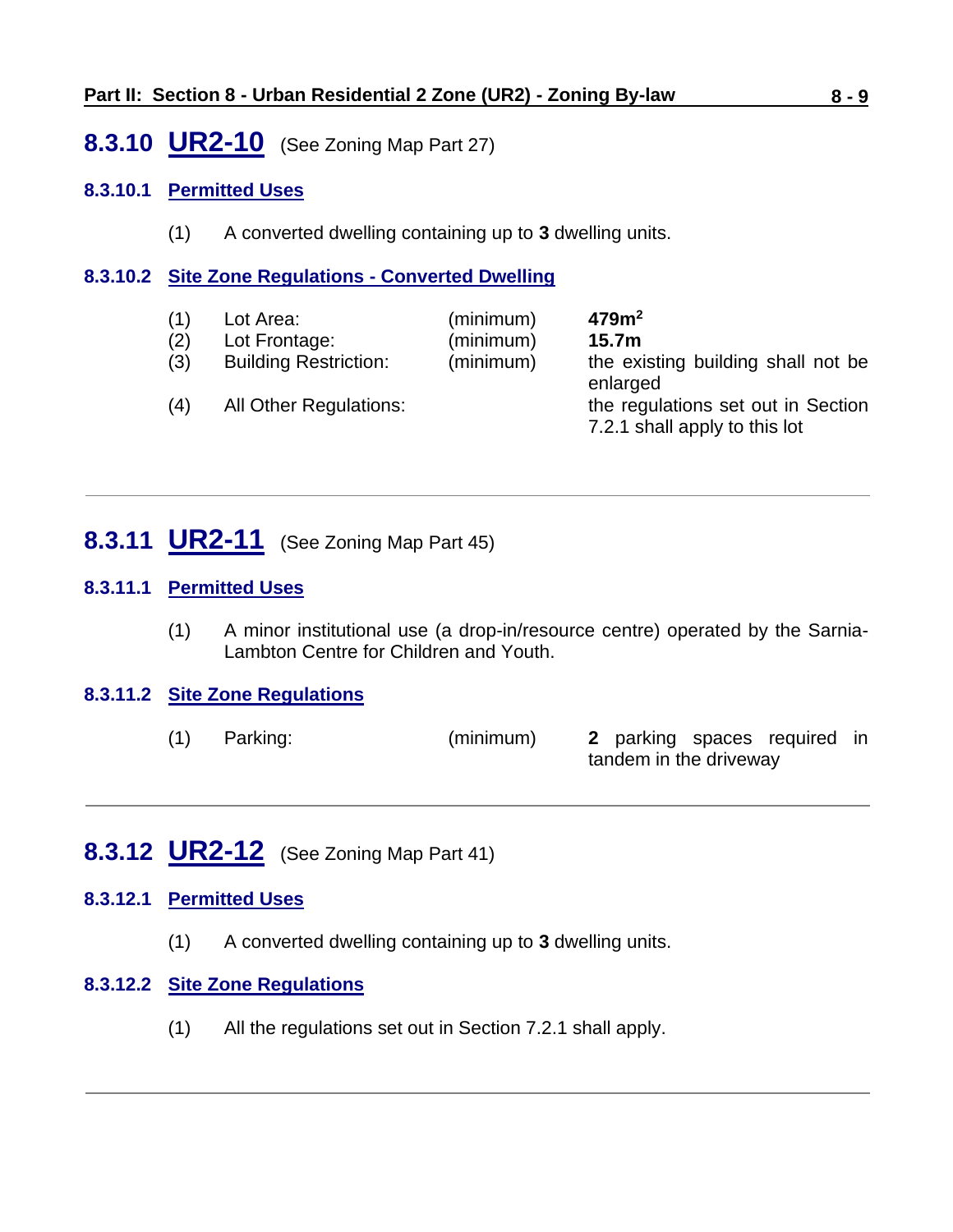### **8 - 10 Part II: Section 8 - Urban Residential 2 Zone (UR2) - Zoning By-law**

### <span id="page-9-0"></span>**8.3.13 UR2-13** (See Zoning Map Part 41)

### **8.3.13.1 Permitted Uses**

(1) A converted dwelling containing up to **4** dwelling units.

### **8.3.13.2 Site Zone Regulations - Converted Dwelling**

| (1)        | Front & Rear Yard Depths: (minimum)       |           | as they existed on the date of<br>passing of this By-law                                |  |
|------------|-------------------------------------------|-----------|-----------------------------------------------------------------------------------------|--|
| (2)        | Side Yard Widths:                         | (minimum) | as they existed on the date of<br>passing of this By-law                                |  |
| (3)        | <b>Building Restriction:</b>              |           | the existing building shall not be<br>enlarged                                          |  |
| (4)<br>(5) | Parking:<br><b>All Other Regulations:</b> | (minimum) | 4 parking spaces<br>the regulations set out in Section<br>7.2.1 shall apply to this lot |  |

# <span id="page-9-1"></span>**8.3.14 UR2-14** (See Zoning Map Part 43)

### **8.3.14.1 Permitted Uses**

(1) A converted dwelling containing no more than **3** dwelling units.

### **8.3.14.2 Site Zone Regulations - Converted Dwelling**

| (1) | Lot Area:                           | (minimum) | 463m <sup>2</sup>                                        |
|-----|-------------------------------------|-----------|----------------------------------------------------------|
| (2) | Lot Frontage:                       | (minimum) | 15 <sub>m</sub>                                          |
| (3) | Front & Rear Yard Depths: (minimum) |           | as they existed on the date of<br>passing of this By-law |
| (4) | Side Yard Widths:                   | (minimum) | as they existed on the date of<br>passing of this By-law |
| (5) | Landscaped Open Space: (minimum)    | (minimum) | 31%                                                      |
| (6) | Parking:                            |           | 3 parking spaces in the rear yard                        |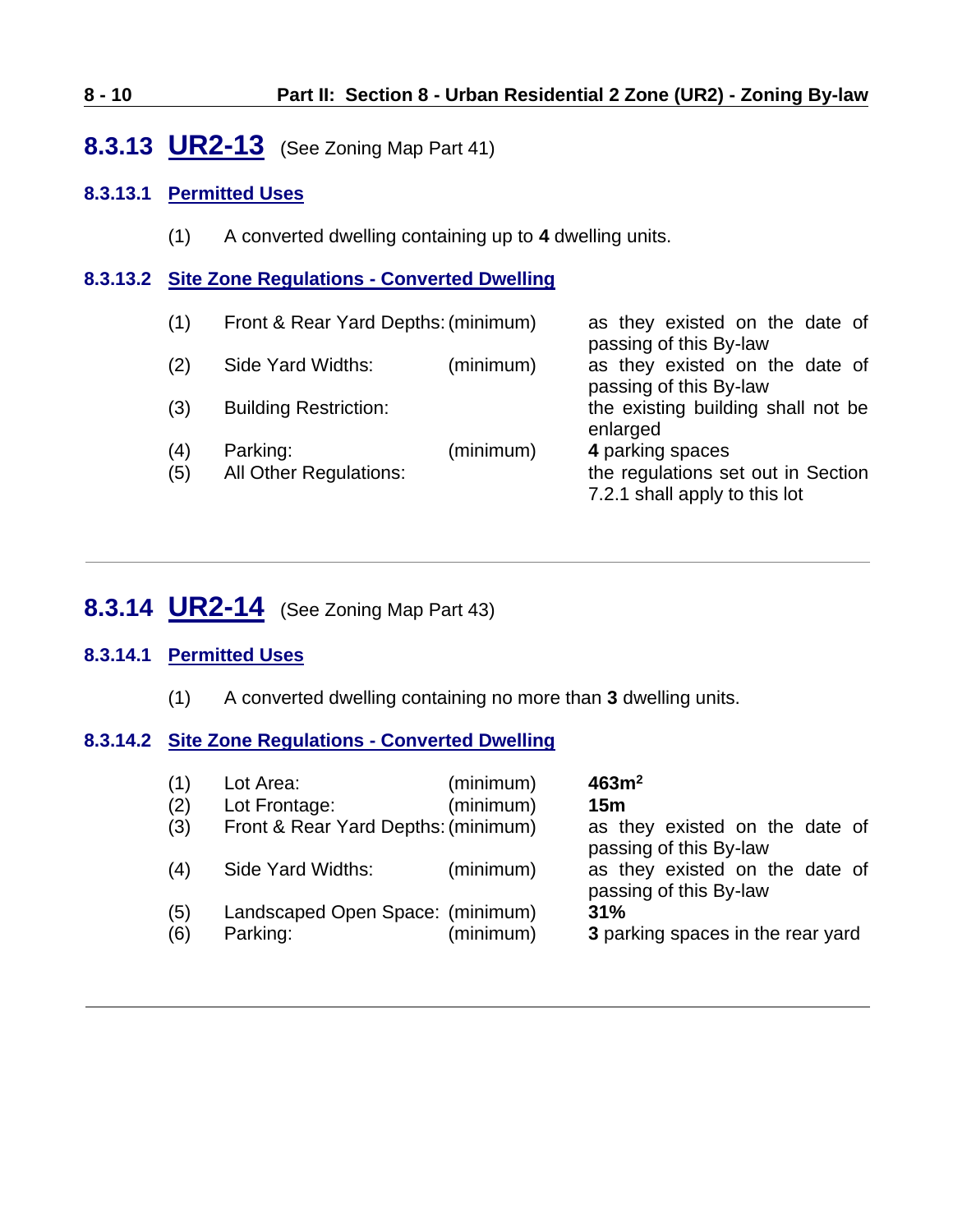### <span id="page-10-0"></span>**8.3.15 UR2-15** (See Zoning Map Part 47)

### **8.3.15.1 Permitted Uses**

(1) Semi-detached dwellings and accessory buildings only.

### **8.3.15.2 Site Zone Regulations**

| (1) | Lot Area:         | (minimum) | 550m <sup>2</sup>                                                                                  |
|-----|-------------------|-----------|----------------------------------------------------------------------------------------------------|
| (2) | Lot Frontage:     | (minimum) | 18 <sub>m</sub>                                                                                    |
| (3) | Front Yard Depth: | (minimum) | 7.5 <sub>m</sub>                                                                                   |
| (4) | Side Yard Widths: | (minimum) | 3m, except that where there is an<br>attached garage or carport the<br>minimum width shall be 1.2m |
| (5) | Rear Yard Depth:  | (minimum) | 7.5 <sub>m</sub>                                                                                   |
| (6) | Lot Coverage:     | (maximum) | 35%                                                                                                |
| (7) | Height:           | (maximum) | 10.5 <sub>m</sub>                                                                                  |

### <span id="page-10-1"></span>**8.3.16 UR2-16** (See Zoning Map Part 43)

### **8.3.16.1 Permitted Uses**

(1) A converted dwelling containing up to **3** dwelling units.

### **8.3.16.2 Site Zone Regulations - Converted Dwelling**

<span id="page-10-2"></span>

| (1)        | Lot Area:                                  | (minimum) | as it existed on the date of passing<br>of this By-law                                                                            |
|------------|--------------------------------------------|-----------|-----------------------------------------------------------------------------------------------------------------------------------|
| (2)        | Lot Frontage:                              | (minimum) | as it existed on the date of passing<br>of this By-law                                                                            |
| (3)        | Front Yard Depth:                          | (minimum) | as it existed on the date of passing<br>of this By-law                                                                            |
| (4)        | Parking:                                   | (minimum) | 3 parking spaces permitted in the<br>required front yard on the south<br>side of the dwelling having a<br>minimum setback of 3.5m |
| (5)<br>(6) | Driveway:<br><b>Building Restrictions:</b> | (maximum) | a maximum width of 8.2m<br>the existing building shall not be<br>enlarged                                                         |
| (7)        | Screening:                                 | (minimum) | 1.5m high opaque privacy fence or<br>hedge along the south property<br>line adjacent to the parking area                          |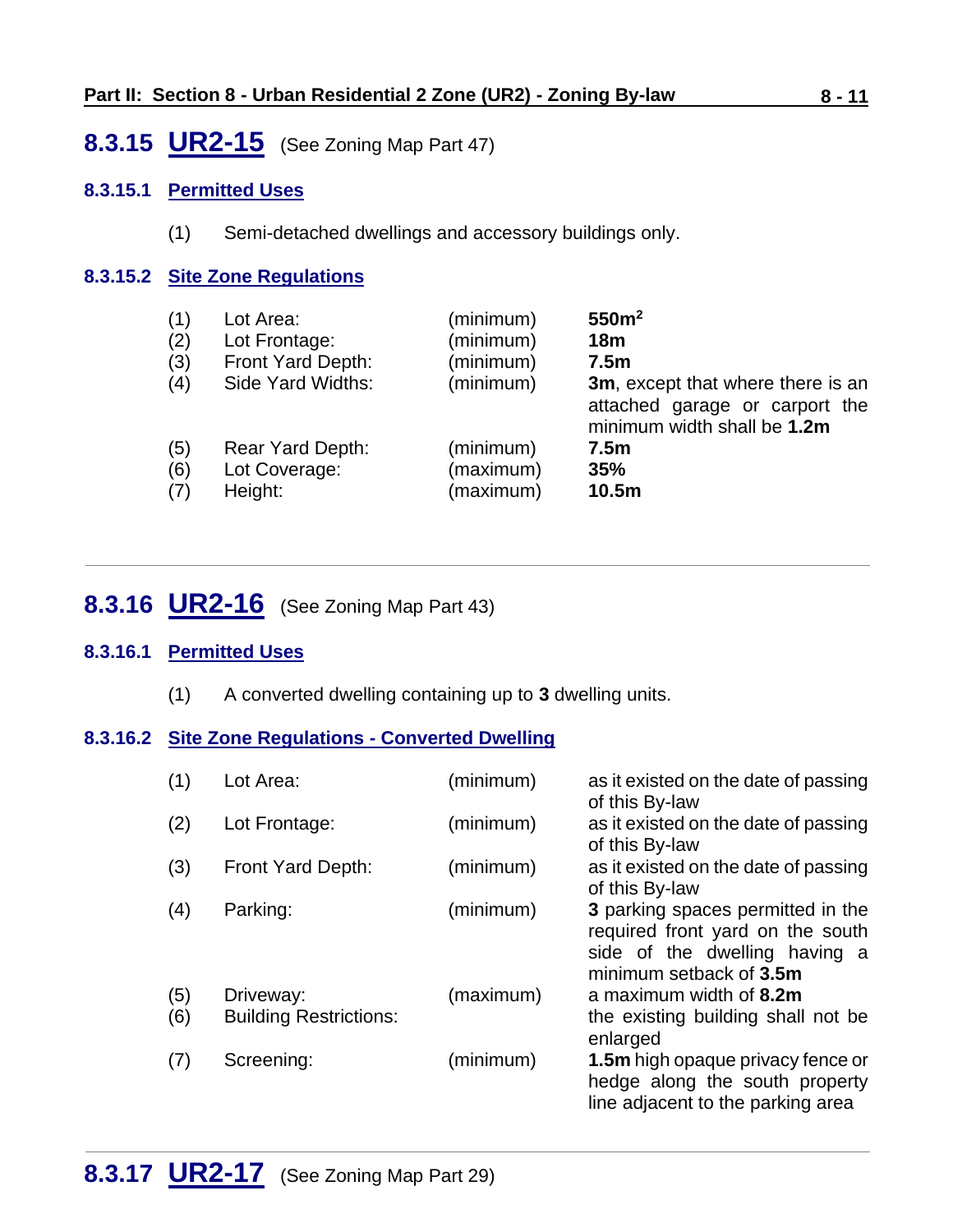### **8.3.17.1 Permitted Uses**

(1) Multiple attached dwellings and a semi-detached dwelling constructed in combination.

### **8.3.17.2 Site Zone Regulations**

| (1)<br>(2)<br>(3)<br>(4) | Lot Area:<br>Lot Frontage:<br>Front Yard Depth:<br>Side Yard Widths:   | (minimum)<br>(minimum)<br>(minimum)<br>(minimum)        | 6,200m <sup>2</sup><br>24m<br>6m from Copland Road<br>7.5m from the north and south<br>property lines, except if the side<br>wall of a multiple attached dwelling<br>abuts the north or south property<br>lines, the minimum setback shall<br>be 6m |
|--------------------------|------------------------------------------------------------------------|---------------------------------------------------------|-----------------------------------------------------------------------------------------------------------------------------------------------------------------------------------------------------------------------------------------------------|
|                          |                                                                        |                                                         | minimum setback from the rear lot<br>line of 741 and 755 Copland Road<br>shall be 4.5m                                                                                                                                                              |
| (5)<br>(6)<br>(7)        | Rear Yard Depth:<br>Lot Coverage:<br>Height:<br>Landscaped Open Space: | (minimum)<br>(maximum)<br>(maximum)<br>(minimum)        | 7.5 <sub>m</sub><br>35%<br>1 storey<br>40%                                                                                                                                                                                                          |
| (8)<br>(9)               | <b>Number of Dwellings:</b>                                            | (maximum)<br>$\blacksquare$<br>$\overline{\phantom{a}}$ | each multiple dwelling shall contain<br>a maximum of 4 dwelling units<br>the total number of dwelling units<br>on the lot shall not exceed 14                                                                                                       |
| (10)                     | Number of Buildings:                                                   |                                                         | more than 1 building may be<br>located on the lot                                                                                                                                                                                                   |
| (11)                     | <b>Private Outdoor</b><br><b>Amenity Area:</b>                         | (minimum)                                               | shall be provided immediately<br>adjacent to each dwelling unit and<br>shall be no less than 69m <sup>2</sup> in area,<br>have a minimum width equal to the<br>width of the dwelling unit and be<br>accessible from the dwelling unit               |
| (12)                     | <b>Accessory Buildings:</b>                                            | (minimum)                                               | shall be located within a side or<br>rear yard and shall be a minimum<br>of 0.6m from the side or rear lot<br>line                                                                                                                                  |
| (13)                     | Parking Space Location:                                                | (minimum)                                               | 3m from a property line                                                                                                                                                                                                                             |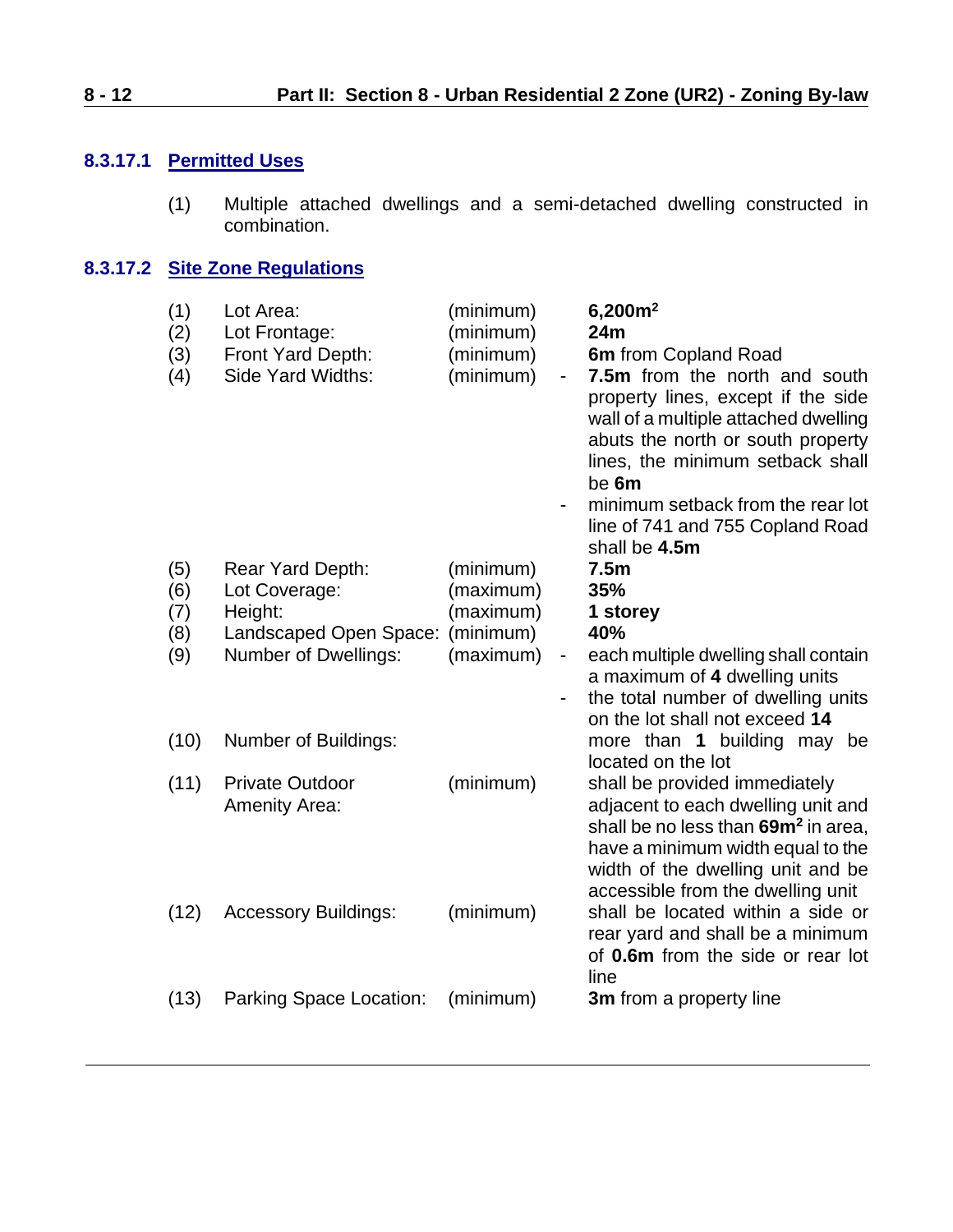### <span id="page-12-0"></span>**8.3.18 UR2-18** (See Zoning Map Part 27)

### **8.3.18.1 Permitted Uses**

(1) A converted dwelling containing up to **3** dwelling units.

### **8.3.18.2 Site Zone Regulations - Converted Dwelling**

(1) Front & Rear Yard Depths: (minimum) as they existed on the date of passing of this By-law (2) Side Yard Widths: (minimum) as they existed on the date of passing of this By-law (3) Parking Spaces: (minimum) **3** parking spaces to be provided in the rear yard (west of the dwelling and may be provided in tandem in the driveway off of Eddy Drive) (4) All Other Regulations: the regulations set out in Section 7.2.1 shall apply to this lot

## <span id="page-12-1"></span>**8.3.19 UR2-19** (See Zoning Map Part 27)

### **8.3.19.1 Permitted Uses**

(1) A converted dwelling containing up to **3** dwelling units.

### **8.3.19.2 Site Zone Regulations - Converted Dwelling**

| (1) | Front & Rear Yard Depths: (minimum) |           | as they existed on the date of<br>passing of this By-law            |
|-----|-------------------------------------|-----------|---------------------------------------------------------------------|
| (2) | Side Yard Widths:                   | (minimum) | as they existed on the date of<br>passing of this By-law            |
| (3) | All Other Regulations:              |           | the regulations set out in Section<br>7.2.1 shall apply to this lot |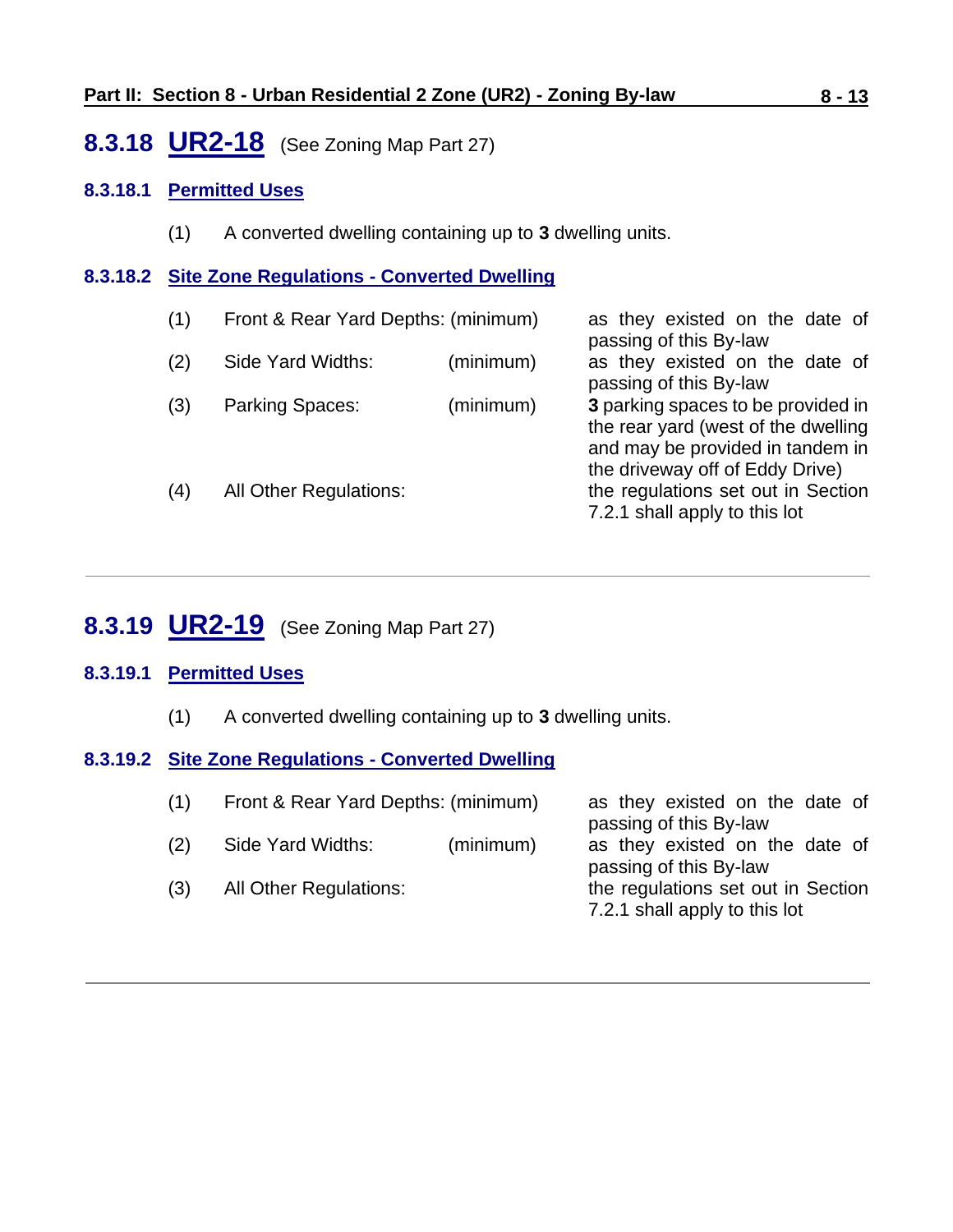### **8 - 14 Part II: Section 8 - Urban Residential 2 Zone (UR2) - Zoning By-law**

# <span id="page-13-1"></span>**8.3.20 UR2-20** (See Zoning Map Parts 9, 31, 47 and 62)

### **8.3.20.1 Permitted Uses**

(1) Semi-detached dwelling and accessory buildings only.

### **8.3.20.2 Site Zone Regulations**

| (1)               | Lot Area:                                    | (minimum)                           | 670m <sup>2</sup>                                                                                                           |
|-------------------|----------------------------------------------|-------------------------------------|-----------------------------------------------------------------------------------------------------------------------------|
| (2)               | Lot Frontage:                                | (minimum)                           | 18 <sub>m</sub>                                                                                                             |
| (3)               | Front Yard Depth:                            | (minimum)                           | 7.5 <sub>m</sub>                                                                                                            |
| (4)               | Side Yard Widths:                            | (minimum)                           | 3m, except that where there is an<br>attached garage or carport the<br>minimum side yard width shall be<br>1.2 <sub>m</sub> |
| (5)<br>(6)<br>(7) | Rear Yard Depth:<br>Lot Coverage:<br>Height: | (minimum)<br>(maximum)<br>(maximum) | 7.5 <sub>m</sub><br>35%<br>10.5 <sub>m</sub>                                                                                |

# <span id="page-13-0"></span>**8.3.21 UR2-21** (See Zoning Map Part 56)

### **8.3.21.1 Permitted Uses**

- (1) A converted dwelling containing up to **6** dwelling units and a dwelling for a caretaker.
- (2) Those uses permitted in [Section 8.1.](#page-0-0)

### **8.3.21.2 Site Zone Regulations - Converted Dwelling - 6 Units**

| (1) | By-law and Code Compliance: (minimum) |           | the property shall comply with the<br>Property Standards By-law, the                                                                                                                                                                                                                                                   |
|-----|---------------------------------------|-----------|------------------------------------------------------------------------------------------------------------------------------------------------------------------------------------------------------------------------------------------------------------------------------------------------------------------------|
|     |                                       |           | Ontario Building Code and the<br><b>Ontario Fire Code</b>                                                                                                                                                                                                                                                              |
| (2) | Fencing:                              | (minimum) | 1.2m solid wood privacy fence<br>together with a row of cedar trees<br>having a minimum height of 0.9m<br>and spaced every <b>0.76m</b> on<br>centre, shall be installed and<br>maintained from the north wall of<br>the dwelling to the north lot line at<br>a depth not greater than 9.1m from<br>the front lot line |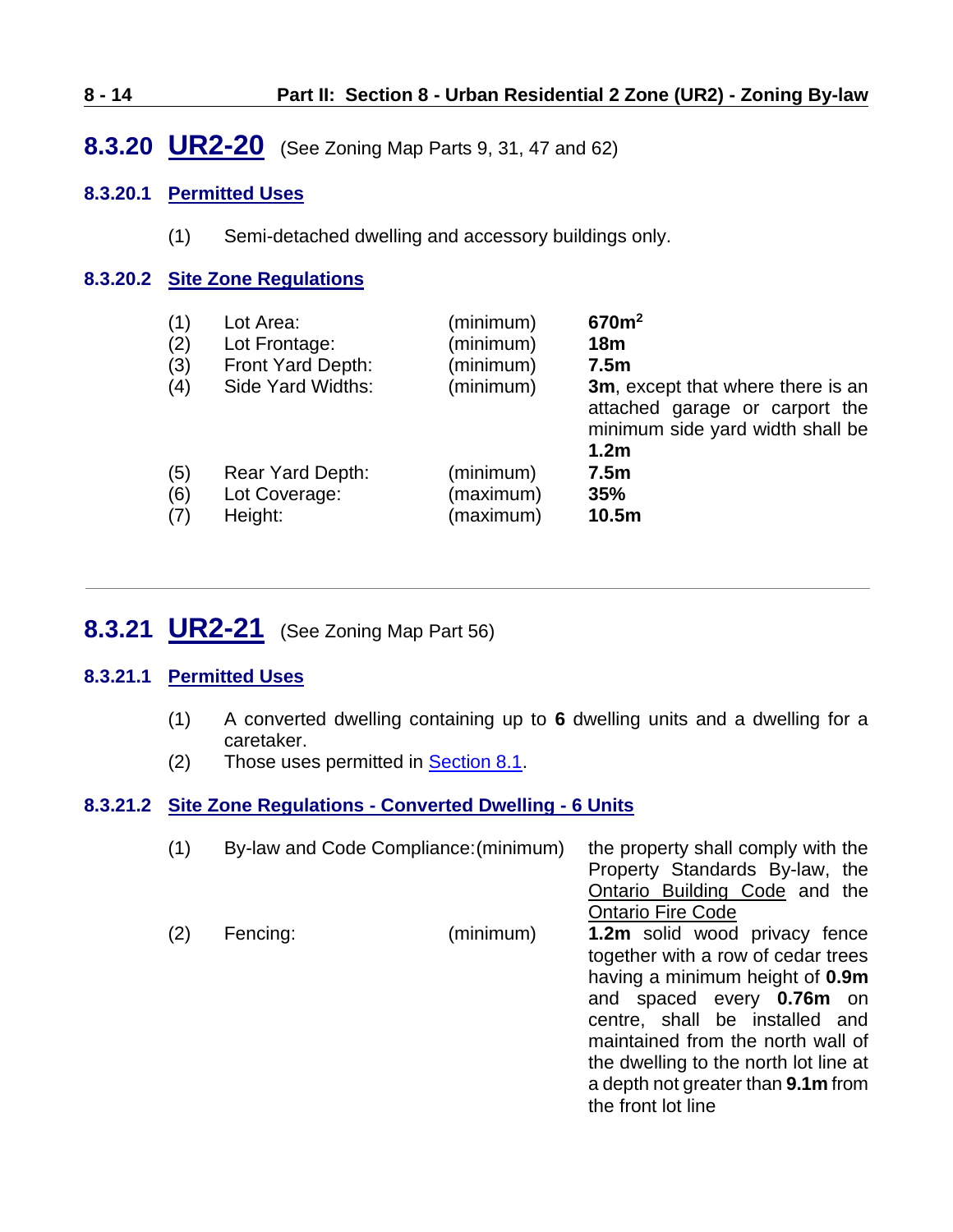| (3) | Landscaped Open Space: (minimum) |           | to be maintained to a minimum<br>width of <b>9.1m</b> along the north lot<br>line, commencing at the front lot<br>line and extending to a depth of<br>33.5 <sub>m</sub><br>landscaping in the front yard,<br>excluding the driveway, shall be<br>maintained for a minimum depth of<br>4.8m |
|-----|----------------------------------|-----------|--------------------------------------------------------------------------------------------------------------------------------------------------------------------------------------------------------------------------------------------------------------------------------------------|
| (4) | Garage Roof:                     | (minimum) | the roofing material for the garage<br>located in the rear yard shall be<br>installed and maintained with a low<br>reflective<br>material to reduce<br>adverse visual impact on adjoining<br>properties due to sun glare                                                                   |

# <span id="page-14-0"></span>**8.3.22 UR2-22** (See Zoning Map Part 57)

### **8.3.22.1 Permitted Uses**

(1) A converted dwelling containing up to **3** dwelling units.

### **8.3.22.2 Site Zone Regulations - Converted Dwelling**

| (1) | Front Yard Depth:             | (minimum) | as existed on the date of passing<br>of this By-law     |
|-----|-------------------------------|-----------|---------------------------------------------------------|
| (2) | Parking:                      | (minimum) | 1 parking space for each dwelling<br>unit               |
| (3) | <b>All Other Regulations:</b> |           | the regulations set out in Section<br>7.2.1 shall apply |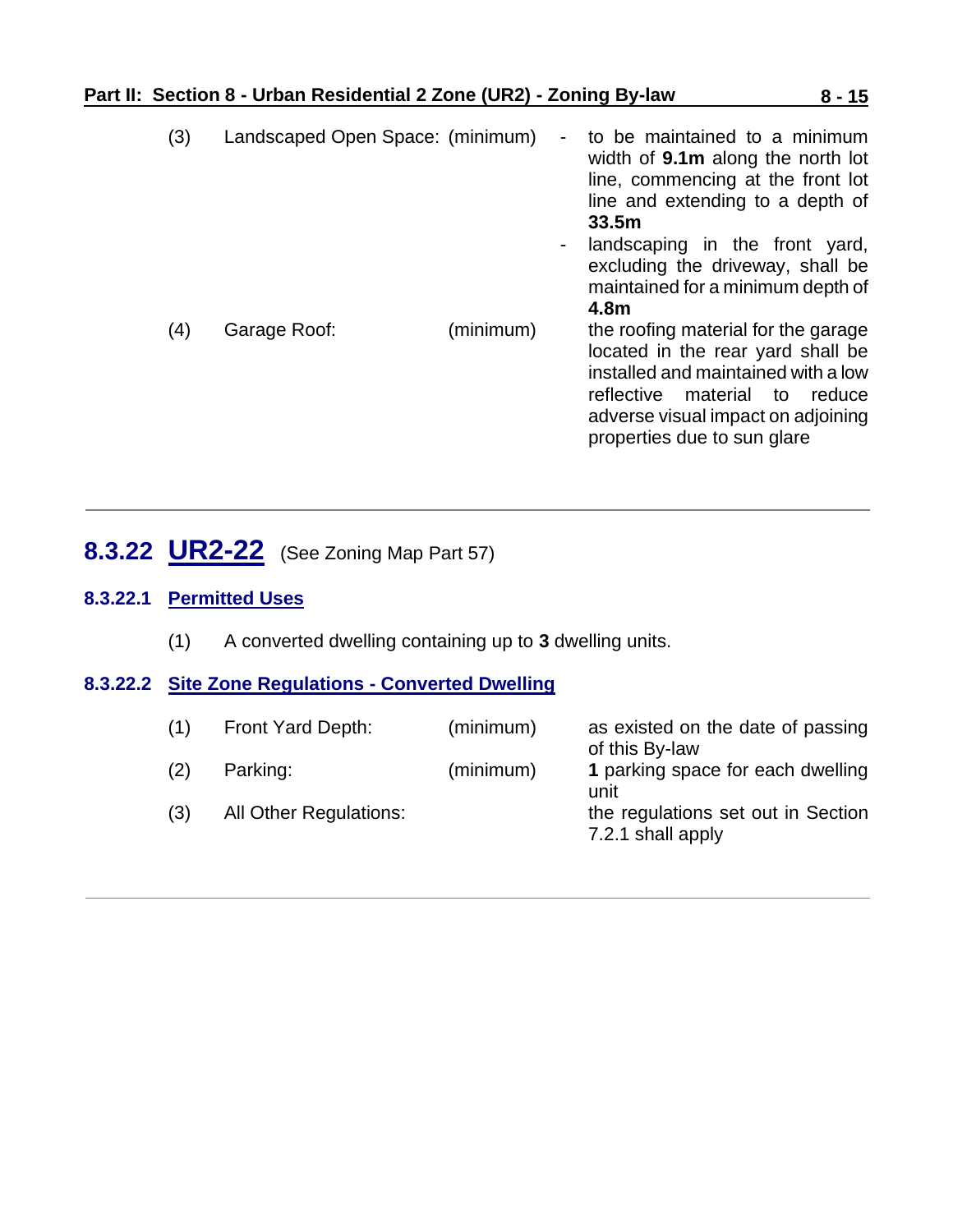### **8 - 16 Part II: Section 8 - Urban Residential 2 Zone (UR2) - Zoning By-law**

# <span id="page-15-0"></span>**8.3.23 UR2-23** (See Zoning Map Part 39)

### **8.3.23.1 Permitted Uses**

(1) A converted dwelling containing up to **3** units.

### **8.3.23.2 Site Zone Regulations**

| (1) | Parking:                      | (minimum) | 3 parking spaces to be located in<br>the rear yard                                |
|-----|-------------------------------|-----------|-----------------------------------------------------------------------------------|
| (2) | Setbacks:                     | (minimum) | all setbacks shall be as they<br>existed on the date of passing of<br>this By-law |
| (3) | <b>All Other Regulations:</b> |           | the regulations set out in Section<br>7.2.1 shall apply                           |

# <span id="page-15-1"></span>**8.3.24 UR2-24** (See Zoning Map Part 39)

### **8.3.24.1 Permitted Uses**

(1) A centre for the teaching and treatment of children with learning and emotional difficulties.

### **8.3.24.2 Site Zone Regulations**

| (1) | Setbacks:                           | (minimum) | the front, side and rear yard<br>setbacks for the existing structure<br>shall be maintained                                  |
|-----|-------------------------------------|-----------|------------------------------------------------------------------------------------------------------------------------------|
| (2) | Height and Building Area: (maximum) |           | there shall be no increase in the<br>height or building area of the<br>existing structure                                    |
| (3) | Parking Spaces:                     | (minimum) | there shall be a minimum of 6<br>parking spaces provided on the lot,<br>other than within the required front<br>yard setback |
| (4) | Lot Frontage:                       | (minimum) | 20.5 <sub>m</sub>                                                                                                            |
| (5) | Landscaping:                        | (minimum) | the existing landscaping and plant<br>material shall be maintained                                                           |
| (6) | Number of Children:                 | (maximum) | the maximum number of children,<br>at each of the morning program<br>and the afternoon program, shall<br>be limited to10     |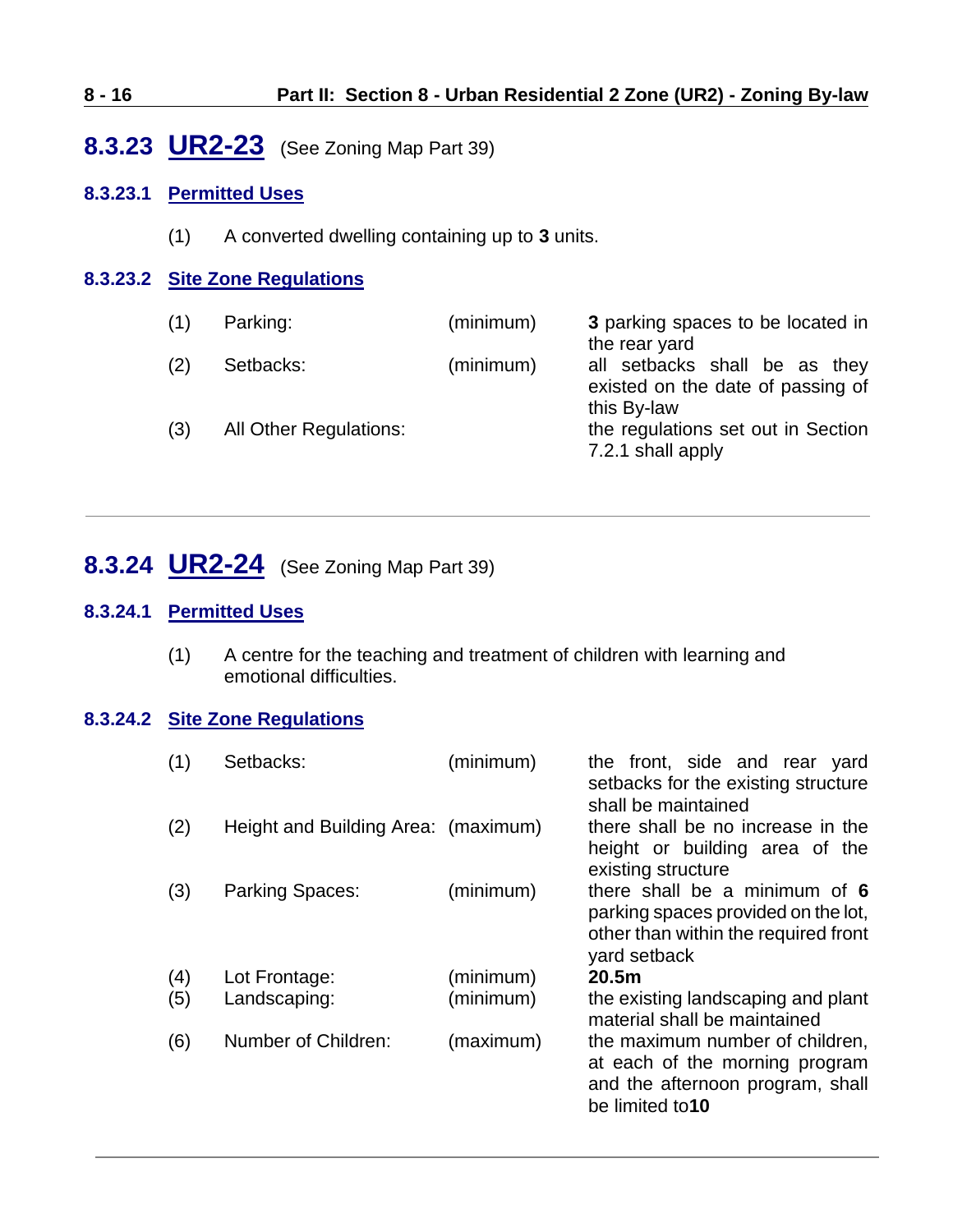# <span id="page-16-0"></span>**8.3.25 UR2-25** (See Zoning Map Part 58)

### **8.3.25.1 Permitted Uses**

(1) A diagnostic and assessment centre and administrative offices for the Sarnia-Lambton Centre for Children and Youth.

### **8.3.25.2 Site Zone Regulations**

| (1) | Landscaped Open Space: (minimum) |           | a minimum of 50% of the said<br>shall be provided<br>lands<br>and<br>maintained as landscaped open<br>space, which shall include a<br>children's outdoor play area having                                                                                                                                                                                                                              |
|-----|----------------------------------|-----------|--------------------------------------------------------------------------------------------------------------------------------------------------------------------------------------------------------------------------------------------------------------------------------------------------------------------------------------------------------------------------------------------------------|
| (2) | Setbacks:                        | (minimum) | a minimum area of 50m <sup>2</sup><br>the existing front, side and rear<br>yard setbacks shall be maintained                                                                                                                                                                                                                                                                                           |
| (3) | Height and Floor Area:           | (maximum) | there shall be no increase in the<br>height or floor area of the existing<br>buildings                                                                                                                                                                                                                                                                                                                 |
| (4) | Character:                       | (minimum) | the buildings shall maintain a<br>residential character                                                                                                                                                                                                                                                                                                                                                |
| (5) | Parking Lot:                     | (minimum) | the parking lot shall be paved and<br>drained<br>to<br>the<br>continuing<br>satisfaction of the City Engineer of<br>the City of Sarnia                                                                                                                                                                                                                                                                 |
| (6) | Lighting:                        | (minimum) | exterior<br>lighting<br>any<br>0f<br>the<br>buildings or parking area shall be<br>of a non-glare nature and directed<br>away from adjacent residential<br>properties and streets                                                                                                                                                                                                                       |
| (7) | Signs:                           |           | any signs on the said lands shall<br>be subject to the approval of the<br>Director of Planning and Building<br>of the City of Sarnia                                                                                                                                                                                                                                                                   |
| (8) | Trees:                           | (minimum) | all trees having a caliper in excess<br>of 10cm shall be preserved                                                                                                                                                                                                                                                                                                                                     |
| (9) | <b>Privacy Screening:</b>        | (minimum) | privacy screening satisfactory to<br>Director of Planning<br>the<br>and<br>Building of the City of Sarnia shall<br>be provided and maintained along<br>the south property line, along the<br>east property line from the south<br>property line to a point 15m from<br>Ontario Street and along the west<br>property line from the south<br>property line to a point 35m from<br><b>Ontario Street</b> |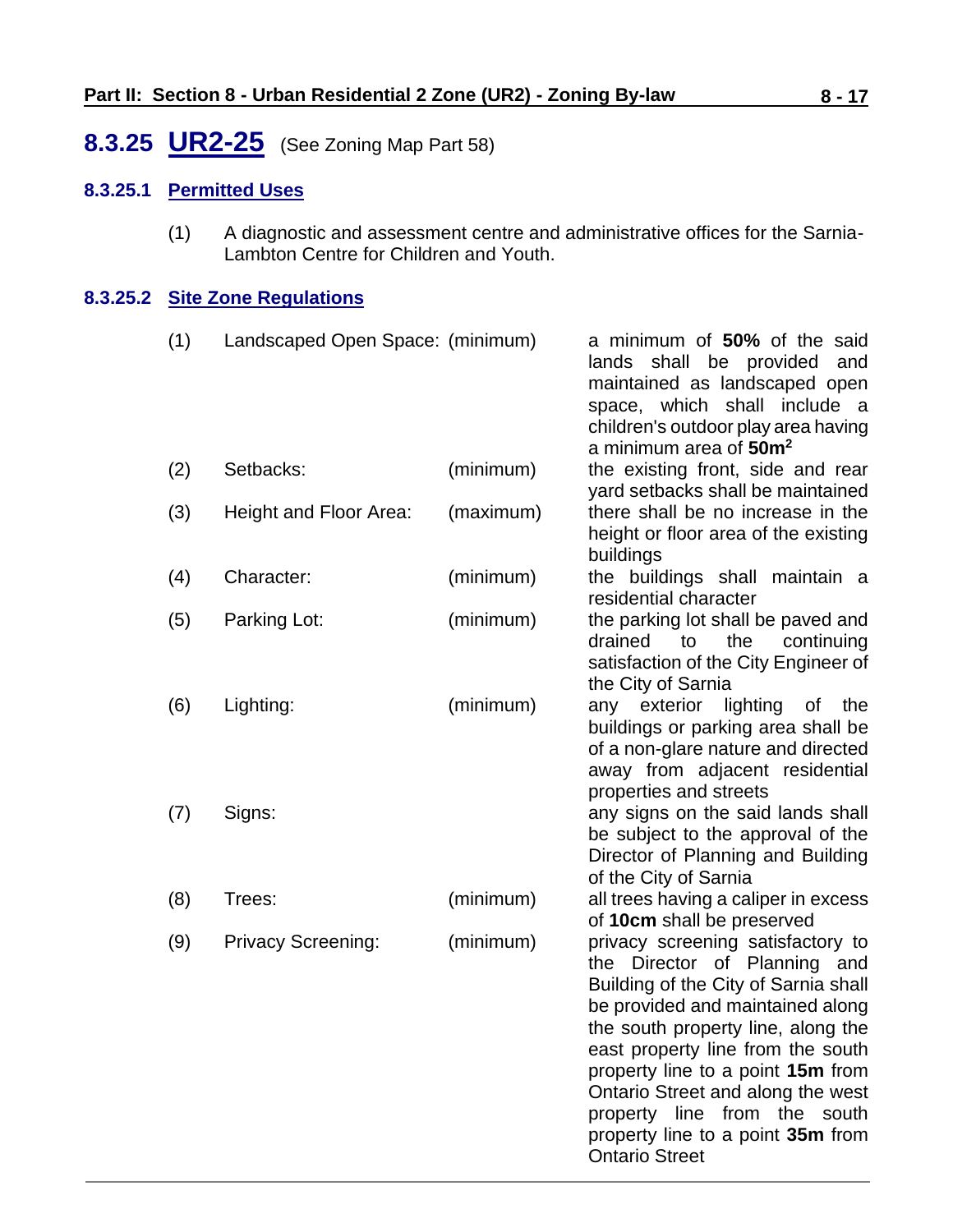### **8 - 18 Part II: Section 8 - Urban Residential 2 Zone (UR2) - Zoning By-law**

# <span id="page-17-0"></span>**8.3.26 UR2-26** (See Zoning Map Part 58)

### **8.3.26.1 Permitted Uses**

(1) Beauty salon.

### **8.3.26.2 Site and Zone Regulations**

| (1) | Floor Area and Location:         |           | the beauty salon shall be located<br>in the basement and shall not have<br>a floor area of more than 23m <sup>2</sup>              |
|-----|----------------------------------|-----------|------------------------------------------------------------------------------------------------------------------------------------|
| (2) | Operator:                        |           | the sole operator of the beauty<br>salon shall be the resident of the<br>dwelling                                                  |
| (3) | Setbacks:                        | (minimum) | the existing front, side and rear<br>yard setbacks shall be maintained                                                             |
| (4) | Landscaped Open Space: (minimum) |           | a minimum of 55% of the lot shall<br>be maintained as landscaped open<br>space                                                     |
| (5) | Character:                       |           | the residential character of the<br>building shall be retained                                                                     |
| (6) | Vegetation:                      | (minimum) | the existing vegetation on the lot<br>shall be retained and maintained                                                             |
| (7) | Signs:                           |           | no exterior signs shall be permitted<br>on the lot and no interior sign<br>visible from outside the building<br>shall be permitted |

# <span id="page-17-1"></span>**8.3.27 UR2-27** (See Zoning Map Part 57)

### **8.3.27.1 Permitted Uses**

(1) Social or service club.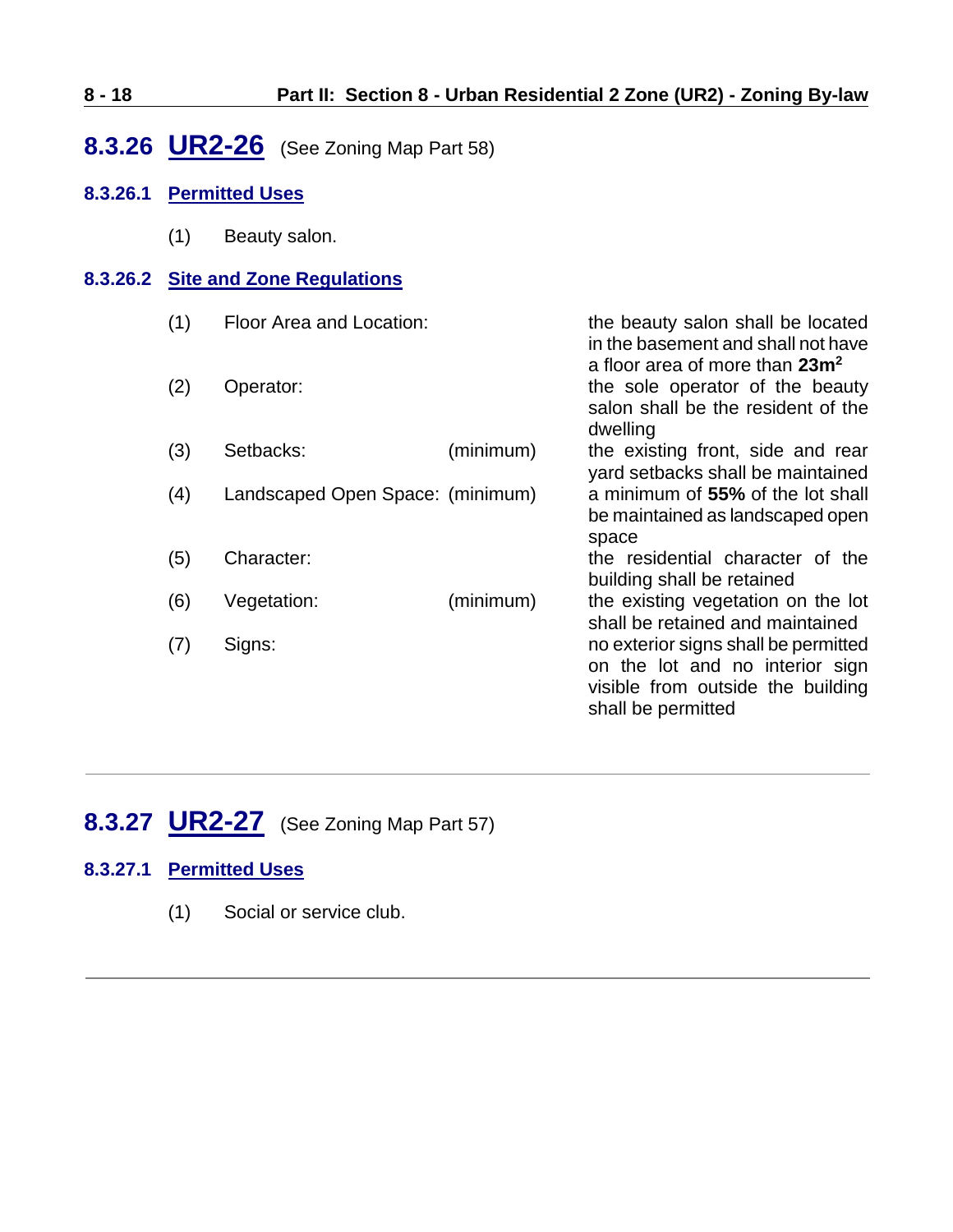# <span id="page-18-0"></span>**8.3.28 UR2-28** (See Zoning Map Part 41)

### **8.3.28.1 Permitted Uses**

(1) Triplex dwelling.

### **8.3.28.2 Site Zone Regulations - Triplex Dwelling**

| (1) | Setback:        | (minimum) | a minimum setback of .91m shall<br>be provided from the<br>north<br>property line to the<br>existing<br>building                                                                                                                                                                                                                  |
|-----|-----------------|-----------|-----------------------------------------------------------------------------------------------------------------------------------------------------------------------------------------------------------------------------------------------------------------------------------------------------------------------------------|
| (2) | Parking Spaces: | (minimum) | a minimum of 5 parking spaces<br>shall be provided on the lot                                                                                                                                                                                                                                                                     |
| (3) | Screening:      | (minimum) | screening in the form of an opaque<br>privacy fence or hedge at least<br>1.5m in height shall be installed<br>along the north and south property<br>lines of the lot adjacent to the<br>parking area, and such screening<br>shall be subject to the approval of<br>the Director of Planning and<br>Building of the City of Sarnia |
| (4) | Driveway:       | (minimum) | the driveway shall be surfaced with<br>granular or hard surface material<br>subject to the approval of the said<br>Director of Planning and Building                                                                                                                                                                              |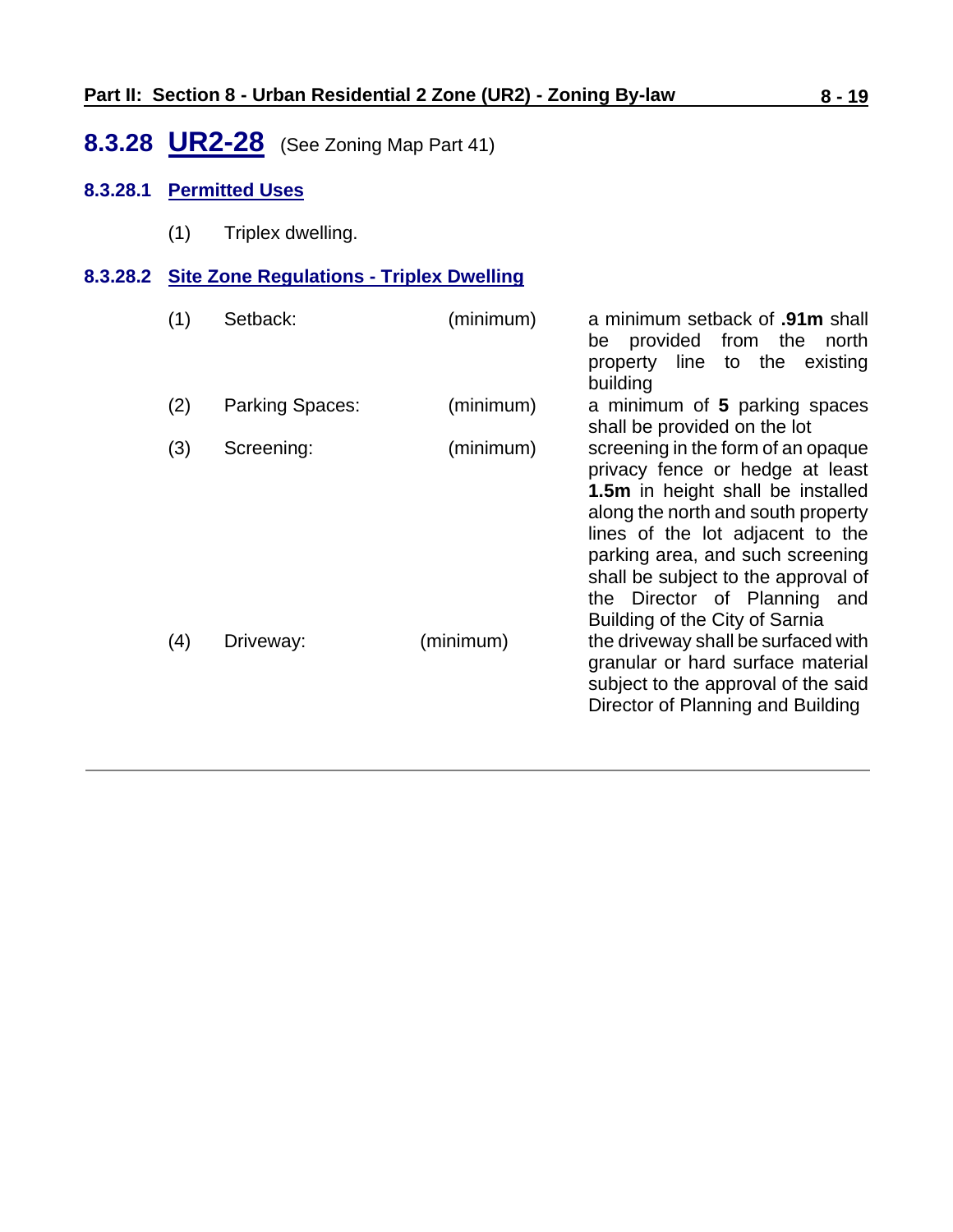<span id="page-19-0"></span>

| $8 - 20$ |     |                       |                                |                                        |                                            | Part II: Section 8 - Urban Residential 2 Zone (UR2) - Zoning By-law                                                                                                                                                                                                                                                                                                                                                                     |
|----------|-----|-----------------------|--------------------------------|----------------------------------------|--------------------------------------------|-----------------------------------------------------------------------------------------------------------------------------------------------------------------------------------------------------------------------------------------------------------------------------------------------------------------------------------------------------------------------------------------------------------------------------------------|
|          |     |                       |                                | 8.3.29 UR2-29 (See Zoning Map Part 58) |                                            |                                                                                                                                                                                                                                                                                                                                                                                                                                         |
| 8.3.29.1 |     | <b>Permitted uses</b> |                                |                                        |                                            |                                                                                                                                                                                                                                                                                                                                                                                                                                         |
|          | (1) |                       | Used book store.               |                                        |                                            |                                                                                                                                                                                                                                                                                                                                                                                                                                         |
|          |     |                       | 8.3.29.2 Site Zone Regulations |                                        |                                            |                                                                                                                                                                                                                                                                                                                                                                                                                                         |
|          | (1) | Parking:              |                                |                                        | $\overline{\phantom{a}}$<br>$\blacksquare$ | that no parking be provided in the<br>rear yard<br>that 3 parking spaces be provided<br>with 2 parking spaces to be<br>located in the north driveway (in<br>tandem) and 1 in the south<br>driveway<br>that parking be permitted in the 3m<br>setback from Russell<br>Street,<br>measured from the proposed limit<br>of Russell Street<br>that parking be permitted in the 3m<br>landscaped strip adjacent to the<br>north property line |
|          | (2) | Setback:              |                                | (minimum)                              |                                            | that a minimum north side yard<br>setback of 2.7m be provided                                                                                                                                                                                                                                                                                                                                                                           |

# <span id="page-19-1"></span>**8.3.30 UR2-30** (See Zoning Map Part 57)

### **8.3.30.1 Permitted Use**

(1) Personal service shop and second storey dwelling unit.

### **8.3.30.2 Site Zone Regulations**

| (1) | <b>Buffer Strip:</b>             | (minimum) | a minimum buffer strip of 2.16m         |
|-----|----------------------------------|-----------|-----------------------------------------|
|     |                                  |           | shall be provided adjacent to the       |
|     |                                  |           | south property line in the rear yard    |
| (2) | Landscaped Open Space: (minimum) |           | a minimum landscaped area of            |
|     |                                  |           | <b>35%</b> of the total lot be provided |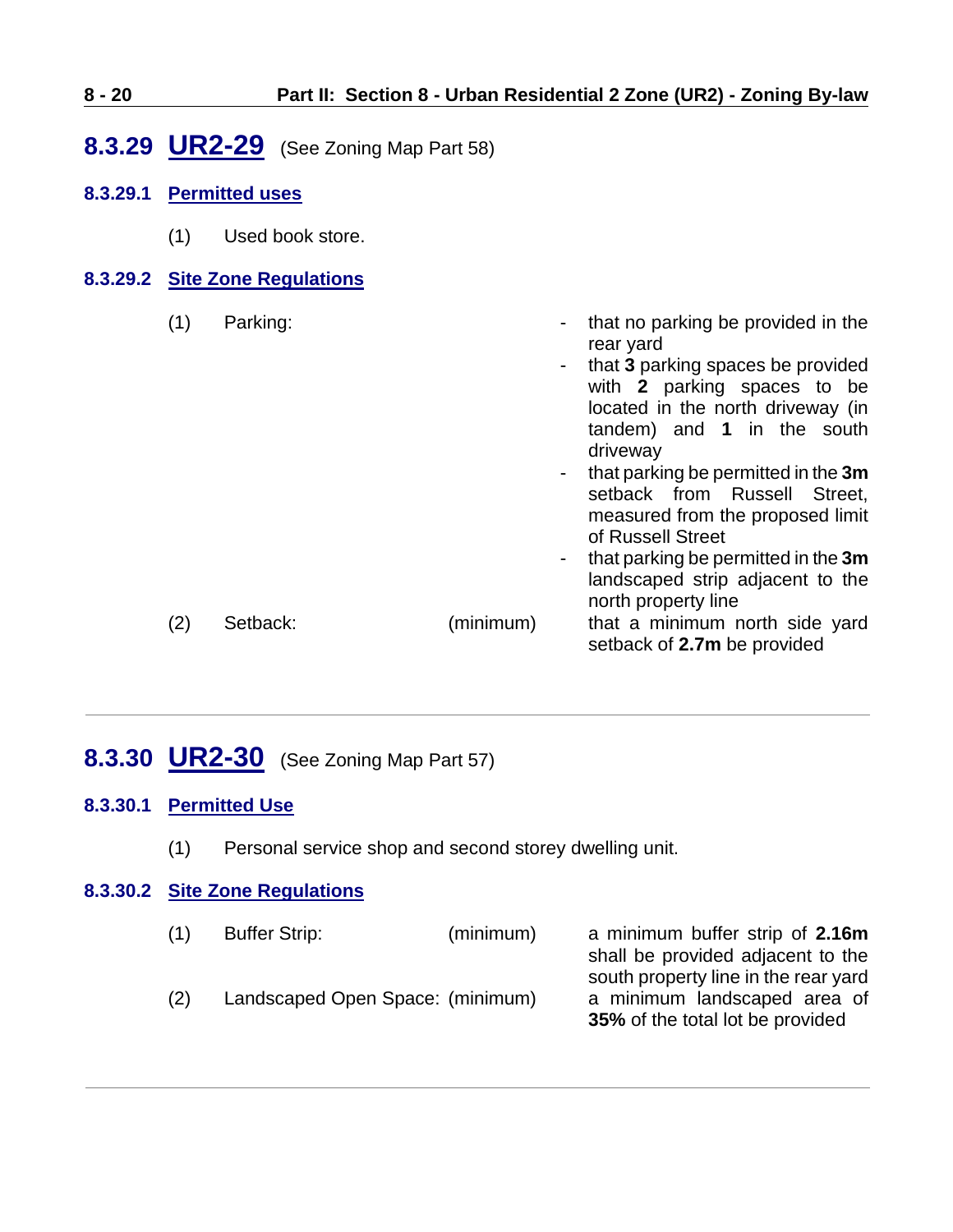### <span id="page-20-0"></span>**8.3.31 UR2-31** (See Zoning Map Part 42)

### **8.3.31.1 Permitted Uses**

(1) An existing automobile service station (Cameron Automobile Service).

### **8.3.31.2 Site Zone Regulations**

| maintained for the automobile use  |                               |
|------------------------------------|-------------------------------|
| that no fuel dispensing facilities |                               |
| be permitted on the lot            |                               |
|                                    | that all existing setbacks be |

# <span id="page-20-1"></span>**8.3.32 UR2-32** (See Zoning Map Part 58)

### **8.3.32.1 Permitted Uses**

- (1) Offices.
- (2) Orthopaedic supply stores.
- (3) Personal service shops.

#### **8.3.32.2 Site Zone Regulations**

- (1) Landscaped Open Space: (minimum) a minimum of **50%** of the said
- (2) Setbacks: (minimum) the existing front, side and rear
- (3) Height and Floor Area: (maximum) there shall be no increase in height
- (4) Character: (minimum) the buildings shall maintain a
- 
- 

lands be provided and maintained as landscaped open space yard setbacks shall be maintained or area of the existing building residential character (5) Parking Lot: the parking lot shall be paved and drained to the continuing satisfaction of the City Engineer of the City of Sarnia (6) Lighting: any exterior lighting of the building or parking area shall be of a nonglare nature and directed away from the adjacent residential properties and streets

(7) Sign: any sign on the lot shall be nonilluminated and located no closer than **6m** from the front site line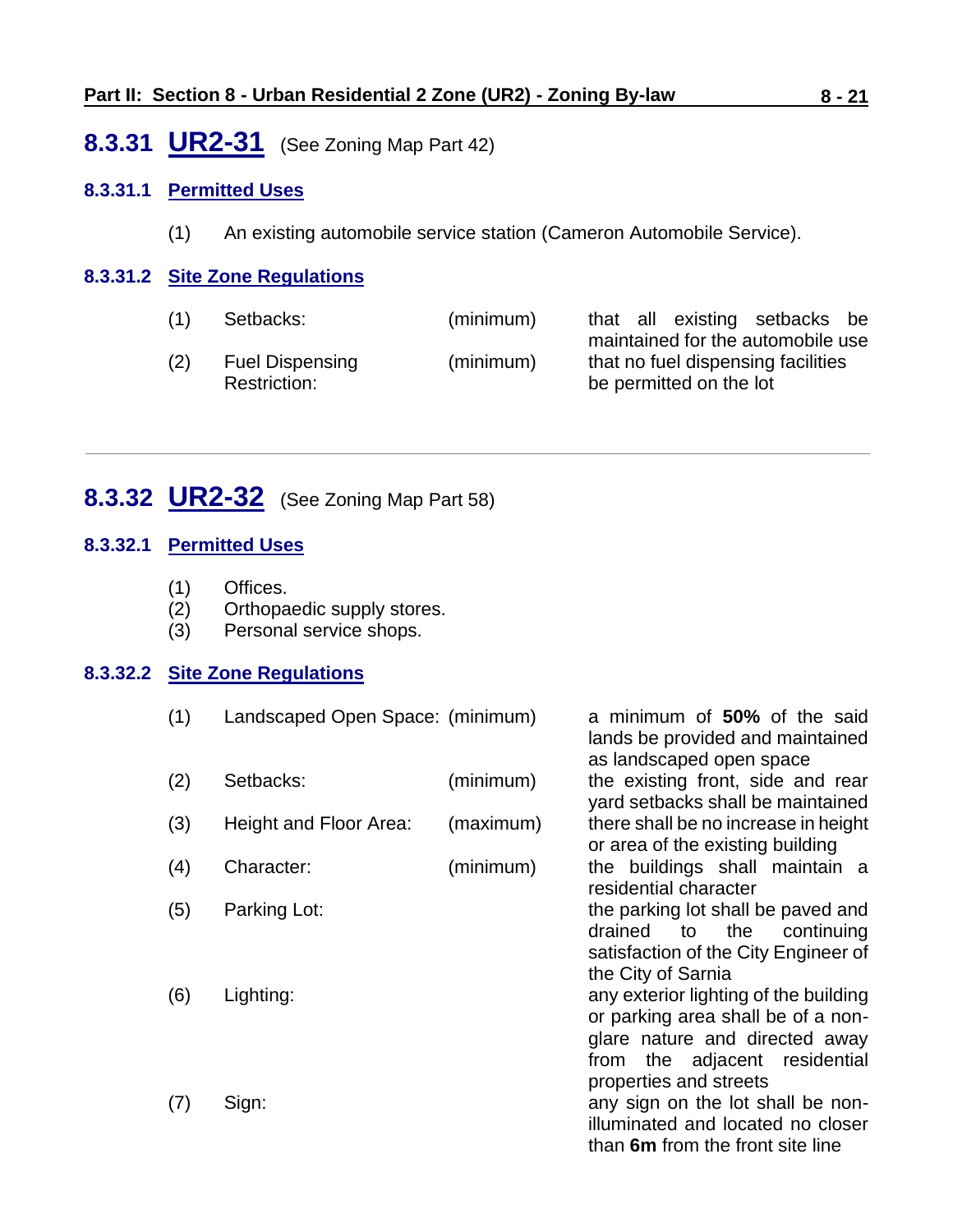| $8 - 22$ |      |               |           | Part II: Section 8 - Urban Residential 2 Zone (UR2) - Zoning By-law                                                                                                                                                                                                                                                                                                                                                                      |
|----------|------|---------------|-----------|------------------------------------------------------------------------------------------------------------------------------------------------------------------------------------------------------------------------------------------------------------------------------------------------------------------------------------------------------------------------------------------------------------------------------------------|
|          | (8)  | Trees:        | (minimum) | all trees having a caliper in excess<br>of 10cm shall be preserved                                                                                                                                                                                                                                                                                                                                                                       |
|          | (9)  | Screening:    | (minimum) | screening<br>privacy<br>the<br>to<br>satisfaction of the Director of<br>Planning and Building of the City of<br>Sarnia shall be provided and<br>maintained along the<br>south<br>property line, along the east<br>property line to the rear of the<br>existing building and shall be<br>joined to the existing building and<br>along the west property line from<br>the south property line to a point<br><b>35m</b> from Ontario Street |
|          | (10) | Parking Rate: | (minimum) | parking for an orthopaedic supply<br>shop shall be provided at a rate of<br>1/20m <sup>2</sup> of the total floor area                                                                                                                                                                                                                                                                                                                   |

# <span id="page-21-0"></span>**8.3.33 UR2-33** (See Zoning Map Part 69)

### **8.3.33.1 Permitted Uses**

(1) Woodworking and service shop.

### **8.3.33.2 Site Zone Regulations**

| (1) | Location:  |           | the woodworking and service shop<br>shall be located only in the existing<br>building on the rear (15.24m X<br>21.34m) portion of the lot, known<br>municipally as 227 Stockwell<br><b>Street</b> |
|-----|------------|-----------|---------------------------------------------------------------------------------------------------------------------------------------------------------------------------------------------------|
| (2) | Parking:   | (minimum) | that 2 parking spaces be provided<br>and maintained adjacent on the<br>north side of the existing building<br>located at 227 Stockwell Street<br>for in-tandem parking                            |
| (3) | Setbacks:  | (maximum) | that the setbacks for the building<br>located at 227 Stockwell Street<br>be as they existed on the date of<br>the passing of this By-law                                                          |
| (4) | Buildings: | (maximum) | that a residential dwelling and an<br>existing commercial building be<br>permitted on the lot                                                                                                     |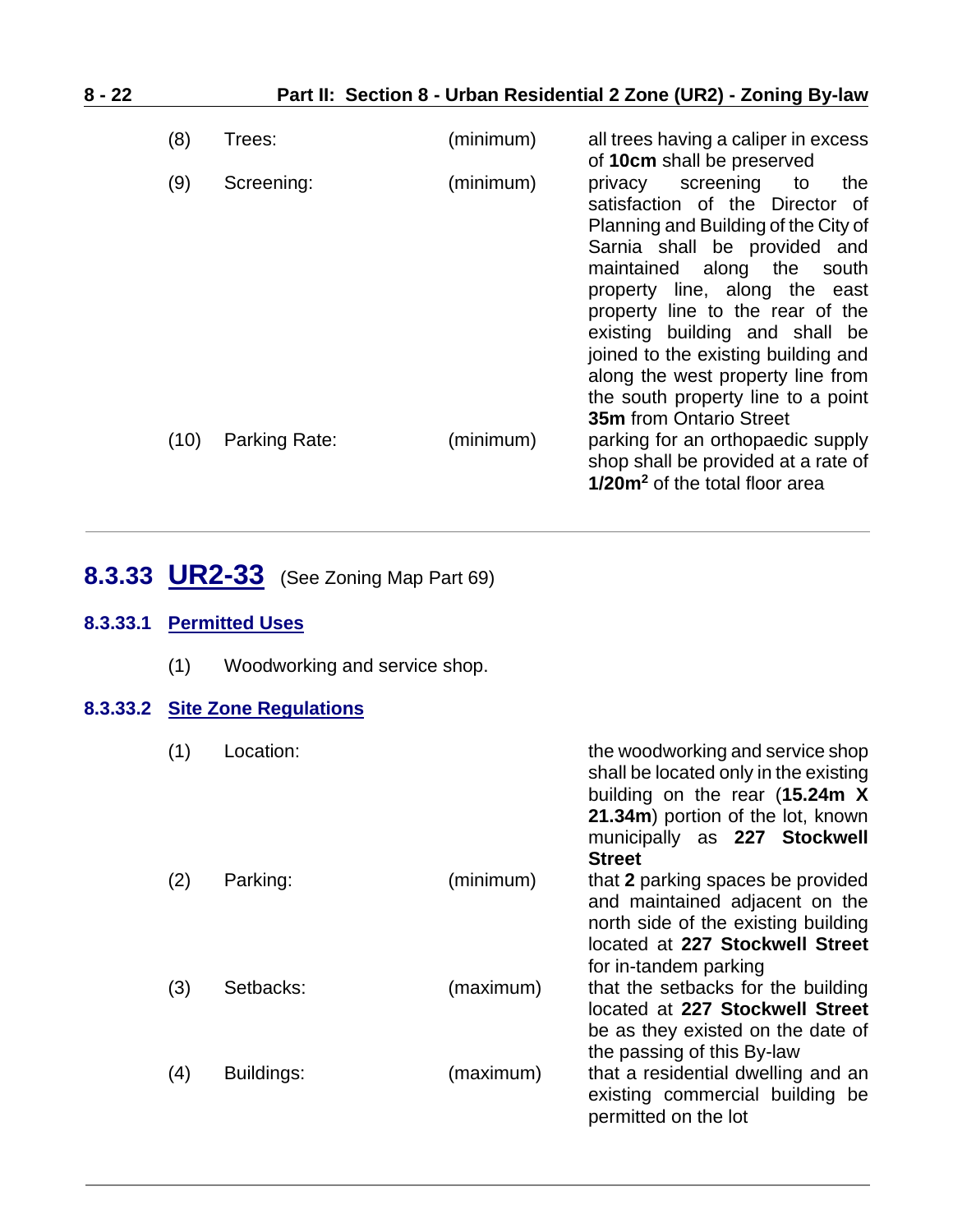# <span id="page-22-0"></span>**8.3.34 UR2-34** (See Zoning Map Part 54)

### **8.3.34.1 Permitted Uses**

- (1) Community centre.
- (2) Minor institutions.

### **8.3.34.2 Site Zone Regulations**

| (1) | Lot Coverage:                    | (maximum) | the lot coverage by buildings shall<br>not exceed a maximum of 37%                                                                       |
|-----|----------------------------------|-----------|------------------------------------------------------------------------------------------------------------------------------------------|
| (2) | Landscaped Open Space: (minimum) |           | a minimum of 10% of the lot shall<br>be provided and maintained as<br>landscaped open space                                              |
| (3) | Parking Spaces:                  | (minimum) | a minimum of 55 parking spaces<br>shall be provided and maintained<br>on the lot and may be located<br>within the required setback areas |
| (4) | Floor Area:                      | (maximum) | floor area of the minor<br>the<br>institutional uses shall not exceed<br>50% of the total floor area of the<br>building                  |
| (5) | Driveway and Parking Areas:      |           | driveways and parking areas shall<br>be located, paved and drained to the<br>satisfaction of the City Engineer of<br>the City of Sarnia  |

# <span id="page-22-1"></span>**8.3.35 UR2-35** (See Zoning Map Part 54)

### **8.3.35.1 Permitted Uses**

(1) Ambulance dispatch facility.

### **8.3.35.2 Site Zone Regulations**

| (1) | Lot Area:                        | (minimum) | as existed on the date of passing<br>of this By-law |
|-----|----------------------------------|-----------|-----------------------------------------------------|
| (2) | Setbacks:                        | (minimum) | as existed on the date of passing<br>of this By-law |
| (3) | Landscaped Open Space: (minimum) |           | as existed on the date of passing<br>of this By-law |
| (4) | Parking:                         | (minimum) | as existed on the date of passing<br>of this By-law |
| (5) | Height:                          | (maximum) | as existed on the date of passing<br>of this By-law |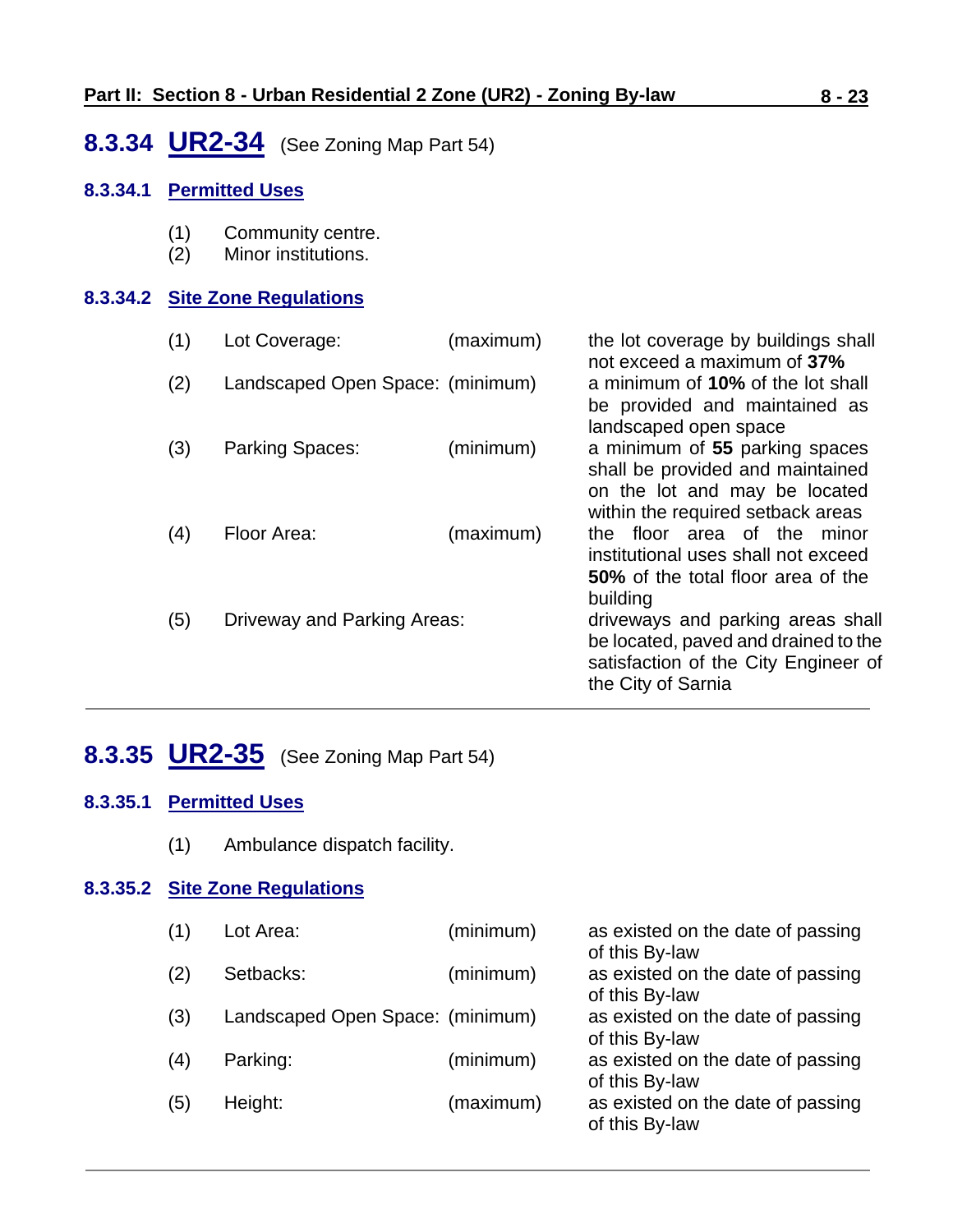## <span id="page-23-0"></span>**8.3.36 UR2-36** (See Zoning Map Part 29)

### **8.3.36.1 Permitted Uses**

(1) The lands shall only be used for an off-site parking lot for the Place of Worship located at **841 Exmouth Street**.

### **8.3.36.2 Site Zone Regulations**

| (1)        | Landscaped Strip:    | (minimum)<br>$\sim 100$ | 2m in width along the east and<br>west limits of the parking lot<br>3m in width along the south limit of<br>the parking lot<br>the strip is to be comprised of<br>grass, shrubs and trees |
|------------|----------------------|-------------------------|-------------------------------------------------------------------------------------------------------------------------------------------------------------------------------------------|
| (2)        | Lighting:            | (maximum)               | the north half of the parking lot is<br>to be illuminated and the lighting<br>be directed away from<br>shall<br>adjacent residential properties                                           |
| (3)<br>(4) | Parking:<br>Fencing: | (minimum)<br>(minimum)  | 31 spaces with wheelstops<br>a 1.2m high chain link fence along<br>east property line from<br>the<br>Exmouth Street to the driveway for<br>the parking lot                                |
| (5)        | Walkway:             | (minimum)               | <b>0.9m</b> in width along the east limit<br>of the driveway                                                                                                                              |

# <span id="page-23-1"></span>**8.3.37 UR2-37** (See Zoning Map Part 57)

### **8.3.37.1 Permitted Uses**

- (1) Parking of **2** tandem dump trucks as a Home Occupation.
- (2) Uses permitted in Section 7.1.

#### **8.3.37.2 Site Zone Provisions - Dump Truck Parking**

| (1) | Location:    | (minimum) | shall be parked in the driveway but<br>not within the required front yard<br>setback |
|-----|--------------|-----------|--------------------------------------------------------------------------------------|
| (2) | Curb Weight: | (maximum) | each truck shall not exceed 10,400<br>kilograms                                      |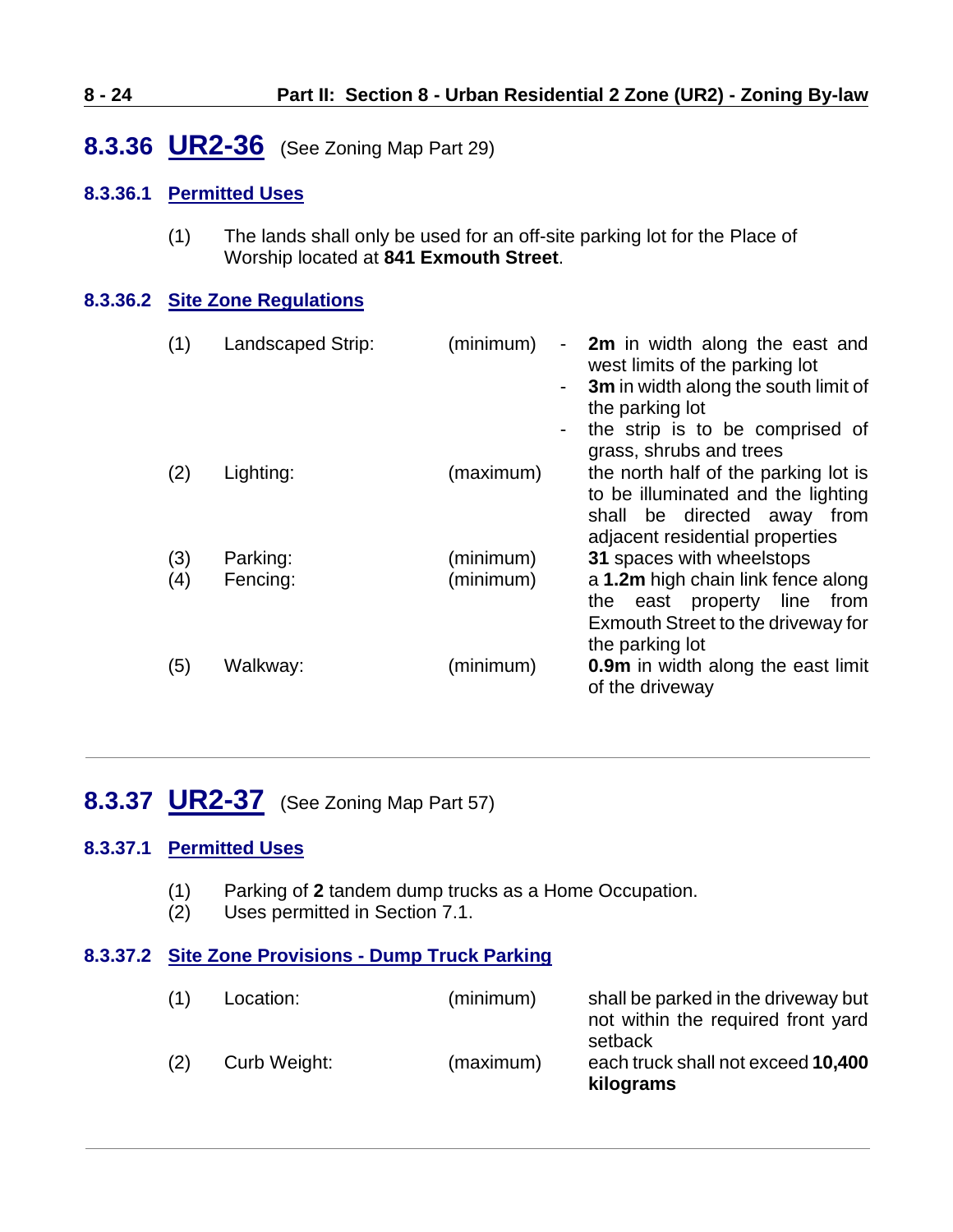### <span id="page-24-0"></span>**8.3.38 UR2-38** (See Zoning Map Part 69)

### **8.3.38.1 Permitted Uses**

- (1) A rest home.
- (2) Accessory uses and buildings.
- (3) Those uses set out in Section 7.1.

### **8.3.38.2 Site Zone Regulations - Rest Home**

| (1)<br>(2)<br>(3)<br>(4)        | Lot Area:<br>Lot Frontage:<br>Front Yard Depth:<br>Side Yard Widths:                                  | (minimum)<br>(minimum)<br>(minimum)<br>(minimum) | 700m <sup>2</sup><br>23m<br><b>9m</b> from Devine Street<br>6m, except that a minimum<br>setback of 2m shall be provided<br>from Eddings Street                                                                                                                                          |
|---------------------------------|-------------------------------------------------------------------------------------------------------|--------------------------------------------------|------------------------------------------------------------------------------------------------------------------------------------------------------------------------------------------------------------------------------------------------------------------------------------------|
| (5)<br>(6)<br>(7)<br>(8)<br>(9) | Rear Yard Depth:<br>Lot Coverage:<br>Height:<br>Landscaped Open Space: (minimum)<br>Parking Location: | (minimum)<br>(maximum)<br>(maximum)              | 7.5 <sub>m</sub><br>35%<br><b>10m</b><br>30%<br>permitted in the required front yard<br><b>Street</b><br>setback from<br>Devine<br>provided it is not closer than 6m<br>from the front lot line<br>any parking in the rear yard shall<br>be setback a minimum of 3m from<br>the lot line |

## <span id="page-24-1"></span>**8.3.39 UR2-39** (See Zoning Map Part 69)

### **8.3.39.1 Permitted Uses**

- (1) A converted dwelling containing up to **4** dwelling units.
- **8.3.39.2 Site Zone Regulations - Converted Dwelling**
	- (1) Lot Frontage: (minimum) **19.8m**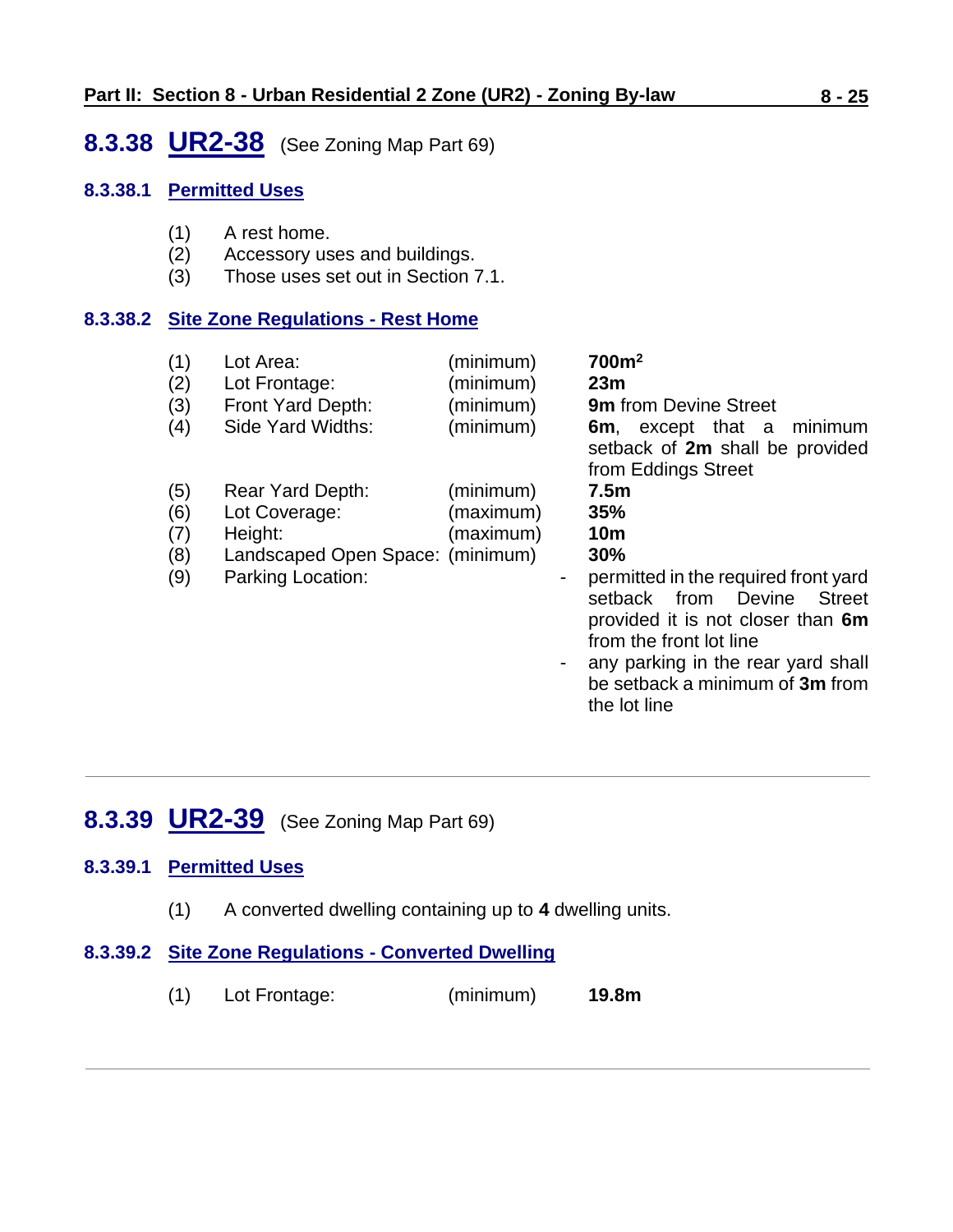# <span id="page-25-2"></span>**8.3.40 UR2-40** (See Zoning Map Part 67)

### **8.3.40.1 Permitted Uses**

(1) May include a minor institutional use comprised of an administrative office, an office for a homeless program, a food bank and a soup kitchen, all operated by the Inn of the Good Shepherd, at the property municipally known as **115 John Street**.

### **8.3.40.2 Site Zone Regulations**

- (1) Subject to the provisions of Section 7.2.2.
- <span id="page-25-0"></span>**8.3.41 UR2-41** (See Zoning Map Part 39)

### **8.3.41.1 Permitted Uses**

(1) A converted dwelling containing up to **3** dwelling units.

### **8.3.41.2 Site Zone Regulations - Converted Dwelling**

| (1) | Lot Area:              | (minimum) | $383.21 \text{m}^2$                |
|-----|------------------------|-----------|------------------------------------|
| (2) | All Other Regulations: |           | the regulations set out in Section |
|     |                        |           | 7.2.1 shall apply to this use      |

### <span id="page-25-1"></span>**8.3.42 UR2-42** (See Zoning Map Part 54)

#### *(37/2003 – OMB Approved)*

### **8.3.42.1 Permitted Uses**

(1) A converted dwelling containing up to **3** dwelling units.

### **8.3.42.2 Site Zone Regulations - Converted Dwelling**

| (1) | Front & Rear Yard Depths: (minimum) |           | as they existed on the date of<br>passing of this By-law                                          |
|-----|-------------------------------------|-----------|---------------------------------------------------------------------------------------------------|
| (2) | Side Yard Widths:                   | (minimum) | as they existed on the date of<br>passing of this By-law                                          |
| (3) | Parking Spaces:                     | (minimum) | 3 parking spaces to be provided in<br>tandem in the driveway on the<br>south side of the dwelling |
| (4) | All other Regulations:              |           | the regulations set out in Section<br>7.2.1 shall apply to this use                               |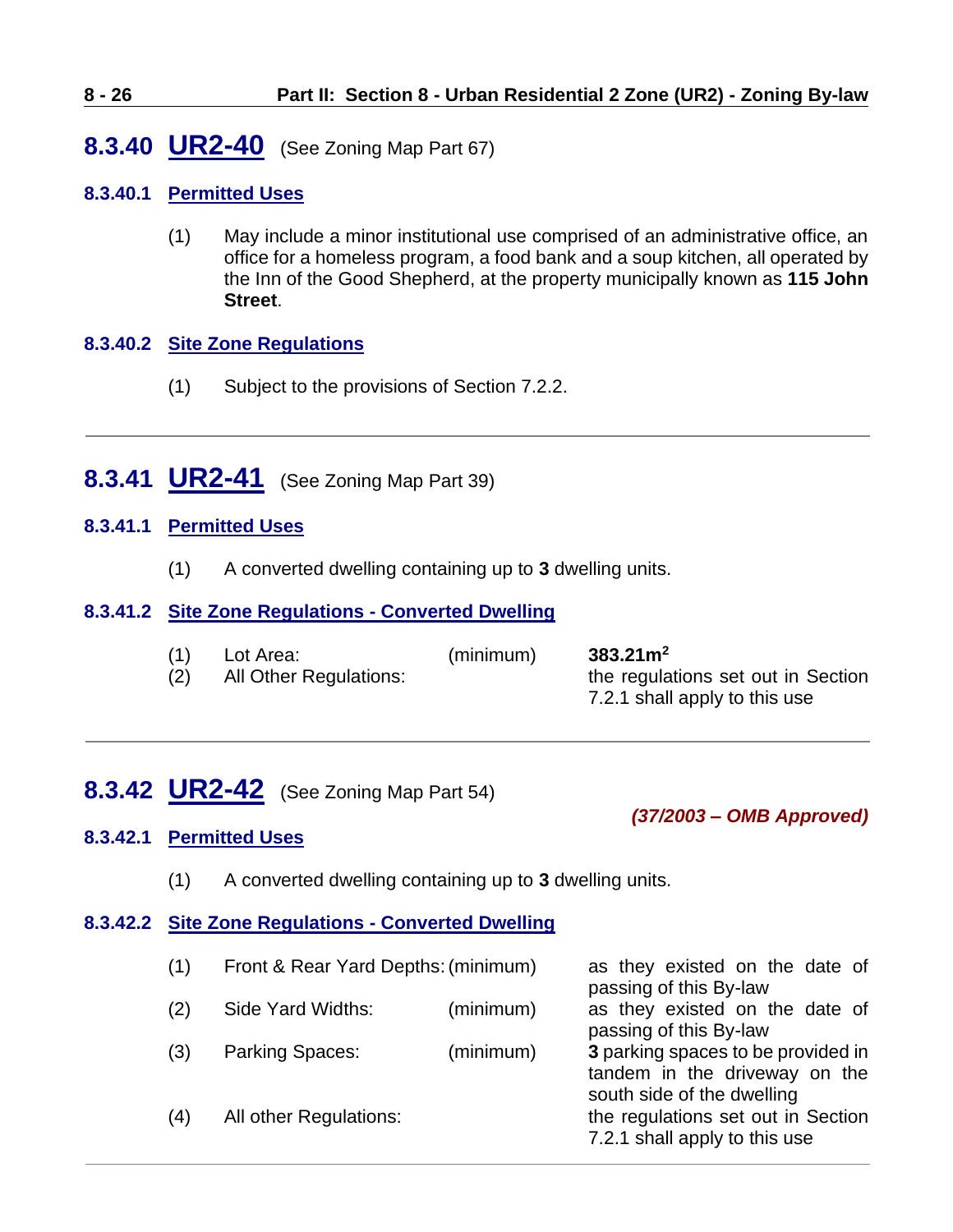### **Part II: Section 8 - Urban Residential 2 Zone (UR2) - Zoning By-law 8 - 27**

### <span id="page-26-0"></span>**8.3.43 UR2-43** (See Zoning Map Part 27)

### **8.3.43.1 Permitted Uses**

(1) A converted dwelling containing a maximum of **3** dwelling units.

#### **8.3.43.2 Site Zone Regulations - Converted Dwelling**

- (1) Parking **1** parking space shall be provided for each dwelling unit and parking may be provided in tandem.
- (2) The regulations of Section 7.2.1 shall apply to this use.
- <span id="page-26-1"></span>**8.3.44 UR2-44** (See Zoning Map Part 39)

#### **8.3.44.1 Permitted Uses**

(1) A converted dwelling containing up to **4** dwelling units.

### **8.3.44.2 Site Zone Regulations - Converted Dwelling**

(1) Parking: (minimum) **2** parking spaces

## <span id="page-26-2"></span>**8.3.45 UR2-45** (See Zoning Map Part 30)

#### **8.3.45.1 Permitted Uses**

- (1) Those uses set out in [Section 8.1](#page-0-0)
- (2) A converted dwelling containing up to three **3** dwelling units.

#### **8.3.45.2 Site Zone Regulations - Converted Dwelling**

| (1) | Frontage:                           | (minimum) | as existed on the date of passing<br>of this By-law |
|-----|-------------------------------------|-----------|-----------------------------------------------------|
| (2) | Lot Area:                           | (minimum) | as existed on the date of passing<br>of this By-law |
| (3) | Front & Rear Yard Depths: (minimum) |           | as existed on the date of passing<br>of this By-law |
| (4) | Side Yard Widths:                   | (minimum) | as existed on the date of passing<br>of this By-law |

*(6/2003)*

*(9/2006)*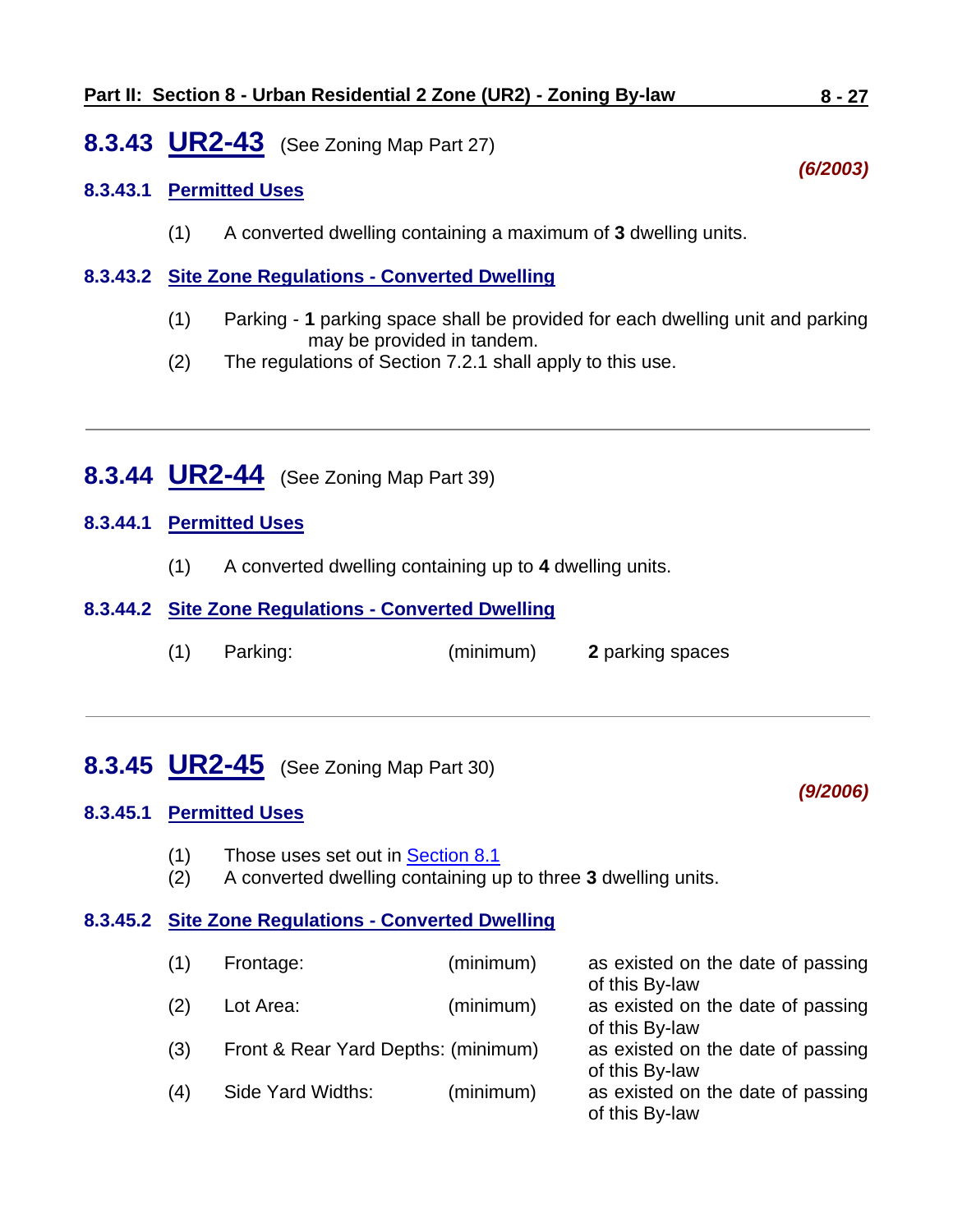| 8 - 28 | Part II: Section 8 - Urban Residential 2 Zone (UR2) - Zoning By-law |
|--------|---------------------------------------------------------------------|
|        |                                                                     |

(5) Parking Spaces: (minimum) **3** parking spaces to be provided in tandem in the driveway. (6) All Other Regulations: as set out in [Section 8.2.1](#page-0-1) shall apply to this use

## <span id="page-27-0"></span>**8.3.46 UR2-46** (See Zoning Map Part 30)

### **8.3.46.1 Permitted Uses**

- (1) Those uses set out in [Section 8.1.](#page-0-0)
- (2) A converted dwelling containing up to three **3** dwelling units.

### **8.3.46.2 Site Zone Regulations – Converted Dwelling**

(1) Parking - **1** parking space shall be provided for each dwelling unit and parking may be provided in tandem.

# <span id="page-27-1"></span>**8.3.47 UR2-47** (See Zoning Map Part 57)

### **8.3.47.1 Permitted Uses**

- (1) Those uses set out in [Section 8.1.](#page-0-0)
- (2) A converted dwelling containing up to three **3** dwelling units.

### **8.3.47.2 Site Zone Regulations - Converted Dwelling**

| (1) | Front & Rear Yard Depths: (minimum) |           | as they existed on the date of passing<br>of this By-law.            |
|-----|-------------------------------------|-----------|----------------------------------------------------------------------|
| (2) | Side Yard Widths:                   | (minimum) | as they existed on the date of passing<br>of this By-law.            |
| (3) | Parking Spaces:                     | (minimum) | 3 parking spaces to be provided in<br>tandem in the driveway.        |
| (4) | All other Regulations:              |           | the regulations set out in Section<br>7.2.1 shall apply to this use. |

*(110/2003)*

*(115/2005)*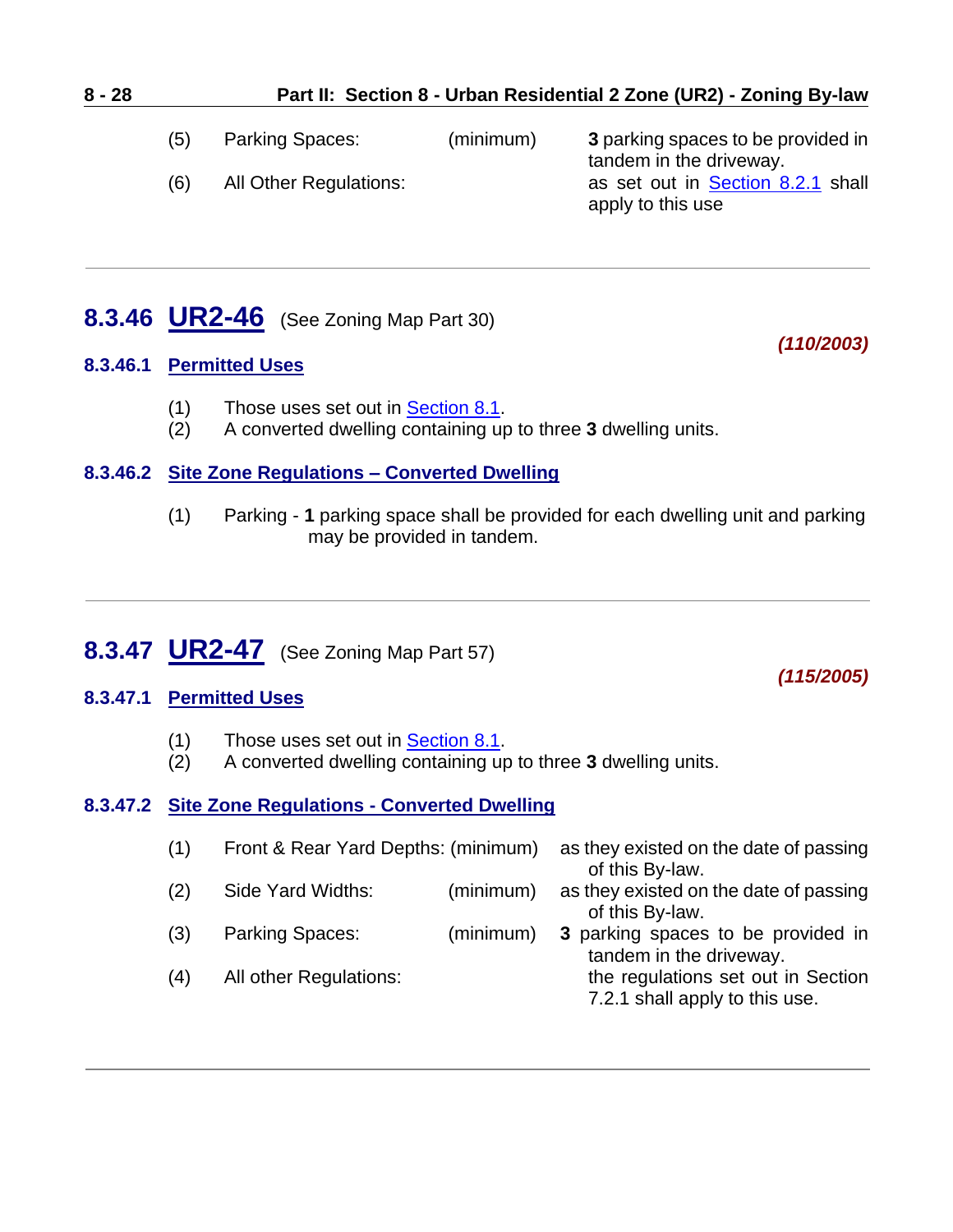### <span id="page-28-0"></span>**8.3.48 UR2-48** (See Zoning Map Part 30)

#### **8.3.48.1 Permitted Uses**

- (1) Those uses set out in [Section 8.1](#page-0-0)
- (2) A triplex (**3** unit) dwelling.

#### **8.3.48.2 Site Zone Regulations - Converted Dwelling**

| (1) | Frontage                            | (minimum) | as existed on the date of passing                    |
|-----|-------------------------------------|-----------|------------------------------------------------------|
|     | Lot Area:                           |           | of this By-law.                                      |
| (2) |                                     | (minimum) | as existed on the date of passing<br>of this By-law. |
| (3) | Front & Rear Yard Depths: (minimum) |           | as existed on the date of passing                    |
|     |                                     |           | of this By-law.                                      |
| (4) | Side Yard Widths:                   | (minimum) | as existed on the date of passing                    |
|     |                                     |           | of this By-law.                                      |
| (5) | Parking Spaces:                     | (minimum) | 3 parking spaces to be provided in                   |
|     |                                     |           | tandem in the driveway.                              |
| (6) | <b>All Other Regulations:</b>       |           | as set out in <b>Section 8.2.1</b> shall             |
|     |                                     |           | apply to this use.                                   |
|     |                                     |           |                                                      |

# <span id="page-28-1"></span>**8.3.49 UR2-49** (See Zoning Map Part 41)

#### **8.3.49.1 Permitted Uses**

- (1) Those uses set out in Section 8.1.
- (2) A Public Hall.

### **8.3.49.2 Site Zone Regulations – Public Hall**

| (1)             | Front & Rear Yard Depths: (minimum) as existed on the date of passing of |              |
|-----------------|--------------------------------------------------------------------------|--------------|
|                 |                                                                          | this By-law. |
| $\cdot$ $\cdot$ |                                                                          |              |

- (2) Side Yard Widths: (minimum) as existed on the date of passing of this By-law.
- (3) Parking Spaces: (minimum) 9 parking spaces to be provided.

### **8.3.49.3 Site Zone Regulations for all other permitted uses**

(1) The Regulations of Section 8.2 shall apply

#### *(78/2006)*

*(18/2009)*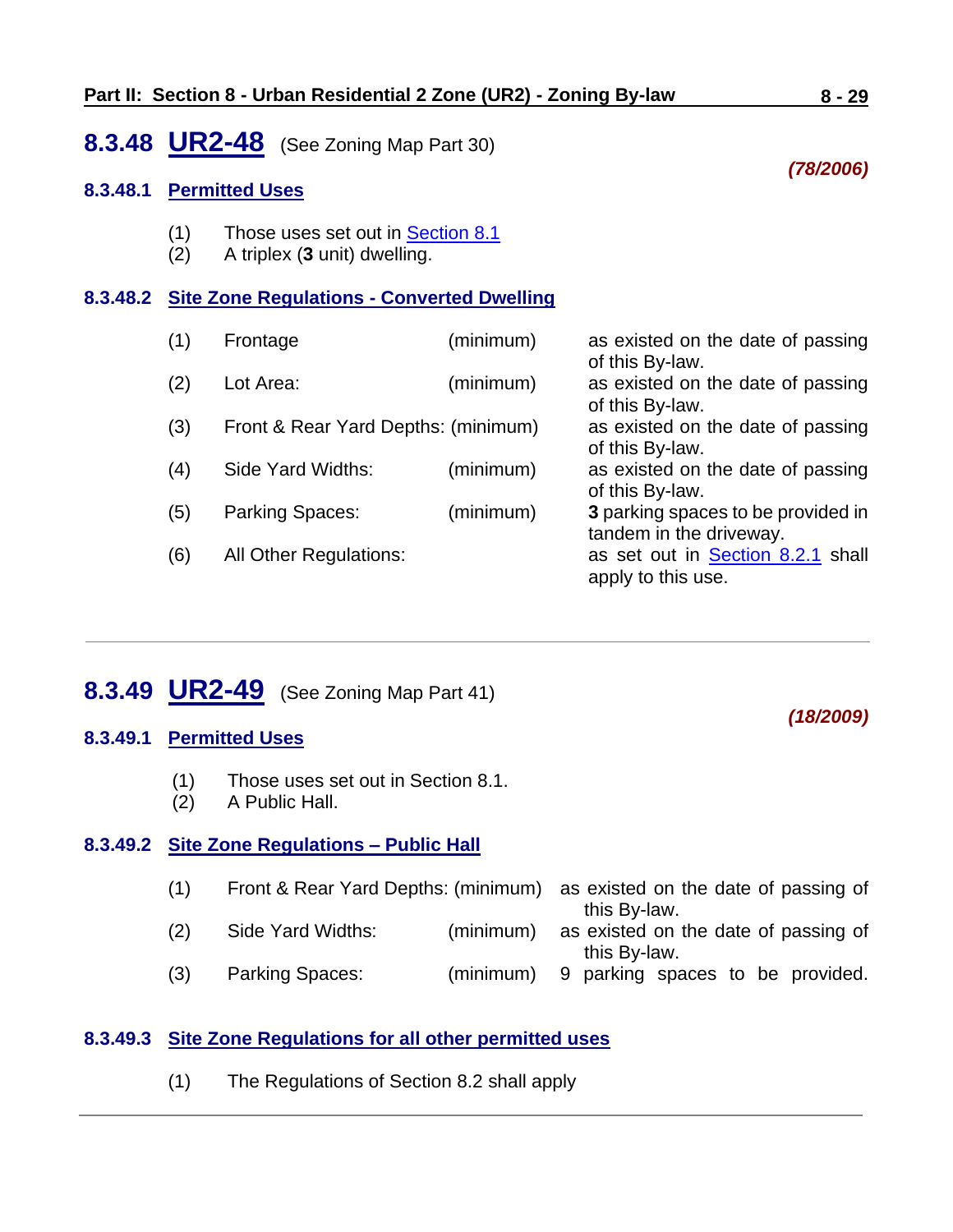### <span id="page-29-0"></span>**8.3.50 UR2-50** (See Zoning Map Part 54)

#### **8.3.50.1 Permitted Uses**

- (1) Those uses set out in  $\frac{\text{Section 8.1}}{\text{Solution}}$ .
- (2) An existing converted dwelling containing up to **4** dwelling units.

### **8.3.50.2 Site Zone Regulations – Existing Converted Dwellings**

| (1)<br>(2)<br>(3) | Lot Area:<br>Frontage:<br>Front Yard Depth: | (minimum)<br>(minimum)<br>(minimum) | 450m <sup>2</sup><br>15m<br>as existed on the date of passing                |
|-------------------|---------------------------------------------|-------------------------------------|------------------------------------------------------------------------------|
| (4)               | Side Yard Widths:                           | (minimum)                           | of this By-law.<br>as existed on the date of passing<br>of this By-law.      |
| (5)               | Rear Yard Depth:                            | (minimum)                           | 7.5 <sub>m</sub>                                                             |
| (6)               | Lot Coverage:                               | (maximum)                           | <b>50%</b>                                                                   |
| (7)               | Height:                                     | (maximum)                           | as existed on the date of passing<br>of this By-law.                         |
| (8)               | Landscaped Open Space: (minimum)            |                                     | 26%                                                                          |
| (9)               | Parking Spaces:                             | (minimum)                           | 1 per dwelling unit                                                          |
| (10)              | Parking in the Required Front Yard:         |                                     | not permitted                                                                |
| (11)              | of the dwelling.                            |                                     | Notwithstanding Section 3.37(5)(d), parking spaces may be provided within 6m |
| (12)              | <b>Permitted Encroachments:</b>             |                                     | as existed on the date of passing<br>of this By-law.                         |
| (13)              | Lot Coverage for all accessory buildings:   | (maximum)                           | 10 <sup>m²</sup>                                                             |

- **8.3.50.3 Site Zone Regulations – All other uses**
	- (1) Redevelopment of the site for those uses set out in **Section 8.1** shall comply with the applicable regulations set out in **Section 8.3.1** for the UR2-1 Zone.

## <span id="page-29-1"></span>**8.3.51 UR2-51** (See Zoning Map Part 39)

#### **8.3.51.1 Permitted Uses**

- (1) Those uses set out in [Section 8.1.](#page-0-0)
- (2) A triplex dwelling

#### **8.3.51.2 Site Zone Regulations – Triplex Dwelling**

| (1) | Lot Area: | (minimum) | as existed on the date of passing<br>of this By-law |
|-----|-----------|-----------|-----------------------------------------------------|
| (2) | Frontage: | (minimum) | as existed on the date of passing<br>of this By-law |

### *(22/2010)*

*(122/2011)*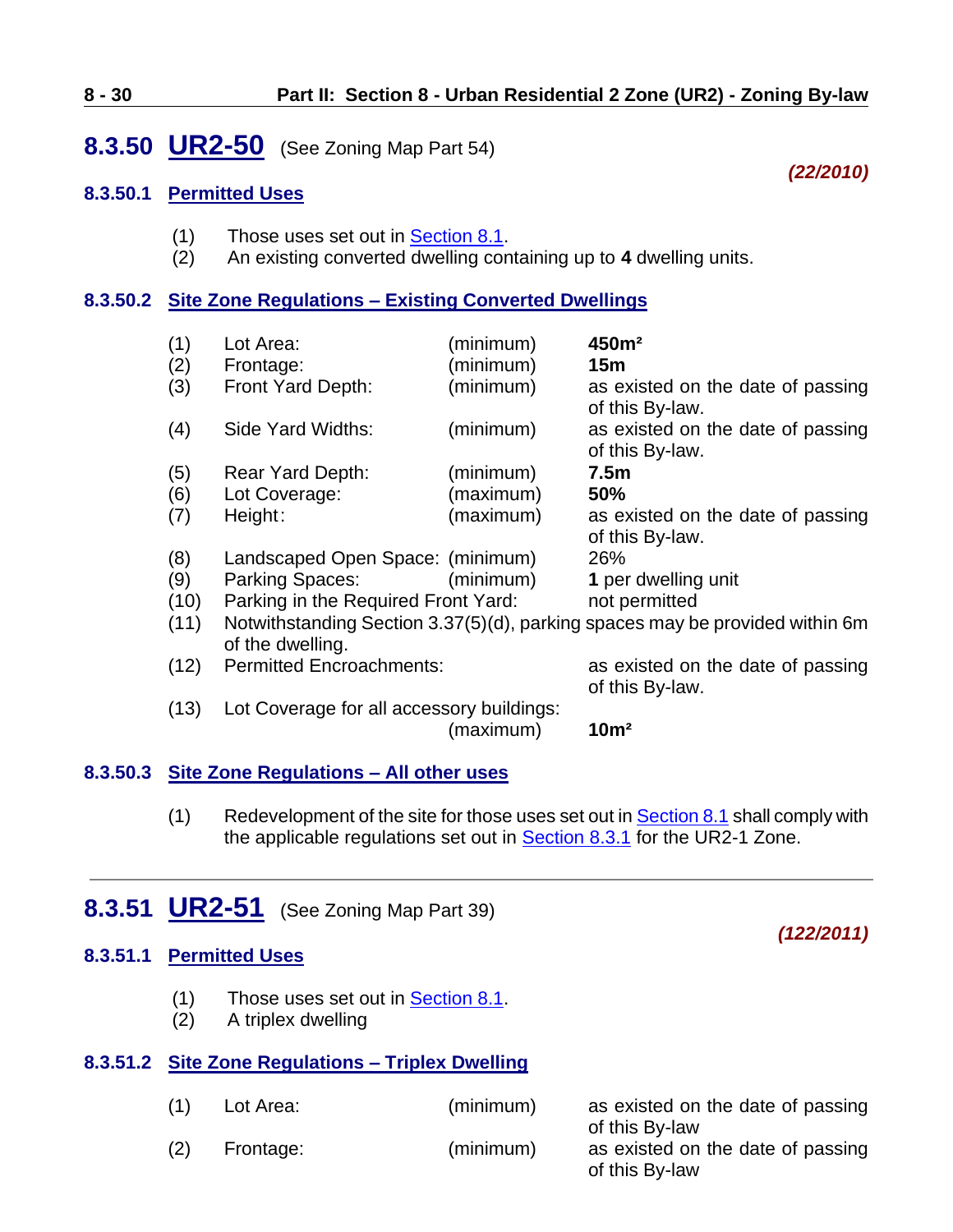### **Part II: Section 8 - Urban Residential 2 Zone (UR2) - Zoning By-law 8 - 31**

| (4)<br>(minimum)<br>Side Yard Widths:<br>as existed on the date of passing<br>of this By-law.<br>(5)<br>(maximum)<br>Lot Coverage:<br>as existed on the date of passing<br>of this By-law.<br>(6)<br>(maximum)<br>as existed on the date of passing<br>Height:<br>of this By-law.<br>(7)<br>40%<br>Landscaped Open Space: (minimum)<br>(8)<br>Landscaping Requirements:<br>the regulations set out in Section<br>3.20 shall not apply to the east and<br>west lot lines. A 5m wide planting<br>strip shall be provided along the<br>south lot line.<br>(minimum)<br>(9)<br>Parking Spaces:<br>1.5 parking spaces per dwelling<br>unit which may be provided in<br>tandem. All driveways and parking<br>areas shall be located in the rear<br>yard. | (3)  | Front & Rear Yard Depths: (minimum) |           | as existed on the date of passing<br>of this By-law. |
|----------------------------------------------------------------------------------------------------------------------------------------------------------------------------------------------------------------------------------------------------------------------------------------------------------------------------------------------------------------------------------------------------------------------------------------------------------------------------------------------------------------------------------------------------------------------------------------------------------------------------------------------------------------------------------------------------------------------------------------------------|------|-------------------------------------|-----------|------------------------------------------------------|
|                                                                                                                                                                                                                                                                                                                                                                                                                                                                                                                                                                                                                                                                                                                                                    |      |                                     |           |                                                      |
|                                                                                                                                                                                                                                                                                                                                                                                                                                                                                                                                                                                                                                                                                                                                                    |      |                                     |           |                                                      |
|                                                                                                                                                                                                                                                                                                                                                                                                                                                                                                                                                                                                                                                                                                                                                    |      |                                     |           |                                                      |
|                                                                                                                                                                                                                                                                                                                                                                                                                                                                                                                                                                                                                                                                                                                                                    |      |                                     |           |                                                      |
|                                                                                                                                                                                                                                                                                                                                                                                                                                                                                                                                                                                                                                                                                                                                                    |      |                                     |           |                                                      |
|                                                                                                                                                                                                                                                                                                                                                                                                                                                                                                                                                                                                                                                                                                                                                    |      |                                     |           |                                                      |
|                                                                                                                                                                                                                                                                                                                                                                                                                                                                                                                                                                                                                                                                                                                                                    |      |                                     |           |                                                      |
|                                                                                                                                                                                                                                                                                                                                                                                                                                                                                                                                                                                                                                                                                                                                                    | (10) | Driveway Width:                     | (maximum) | 9m                                                   |

### **8.3.51.3 Site Zone Regulations for all other permitted uses**

<span id="page-30-0"></span>The regulations set out in **Section 8.3.1** shall apply.

## **8.3.52 UR2-52** (See Zoning Map Part 59)

### *(49/2012)*

### **8.3.52.1 Permitted Uses**

- (1) Mini-storage warehouse and accessory office.
- (2) Those uses set out in [Section 8.1.](#page-0-0)

#### **8.3.52.2 Site Zone Regulations for mini storage and accessory office**

| (1) | Lot Area:         | (minimum) | as existed on the date of passing<br>of this By-law                                                     |
|-----|-------------------|-----------|---------------------------------------------------------------------------------------------------------|
| (2) | Frontage:         | (minimum) | as existed on the date of passing<br>of this By-law                                                     |
| (3) | Front Yard Depth: | (minimum) | shall be the front yard depth of the<br>existing dwelling adjacent on the<br>east side of the property. |
| (4) | West Side Yard:   | (minimum) | 6.5 <sub>m</sub>                                                                                        |
| (5) | East Side Yard:   | (minimum) | 4.5 <sub>m</sub>                                                                                        |
| (6) | North Rear Yard:  | (maximum) | 4.5 <sub>m</sub>                                                                                        |
| (7) | Lot Coverage:     | (maximum) | 40%<br>buildings<br>and<br>for<br>all<br>structures.                                                    |
| (8) | Height:           | (maximum) | - $2.7m$ – for all new mini-storage<br>buildings<br>warehouse<br>within<br>-15                          |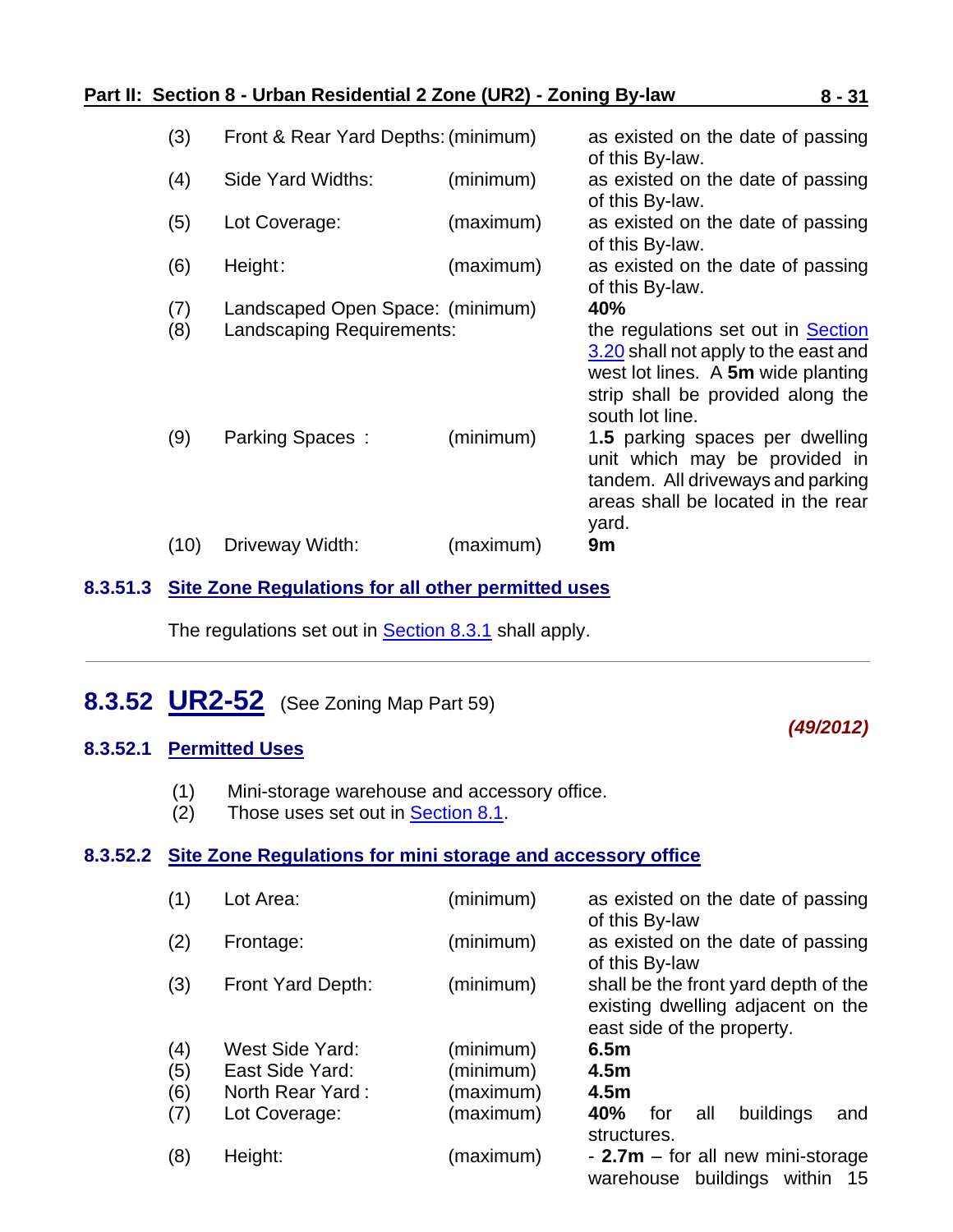|      |                                  |           | metres of the north and east lot<br>lines;                                                                                                                                                                                                                                                         |
|------|----------------------------------|-----------|----------------------------------------------------------------------------------------------------------------------------------------------------------------------------------------------------------------------------------------------------------------------------------------------------|
|      |                                  |           | - 4.14m for all other mini-storage<br>warehouse buildings;                                                                                                                                                                                                                                         |
|      |                                  |           | - 1 storey for the accessory office<br>building.                                                                                                                                                                                                                                                   |
| (9)  | Landscaped Open Space: (minimum) |           | 15%                                                                                                                                                                                                                                                                                                |
| (10) | Open Storage:                    |           | the display and/or storage of<br>vehicles, equipment and material is<br>not permitted.                                                                                                                                                                                                             |
| (11) | Parking:                         |           | maximum of three (3) parking<br>spaces are permitted in the front<br>yard.                                                                                                                                                                                                                         |
| (12) | Signage                          |           | Notwithstanding the regulations in<br>the City's sign by-law, to the<br>contrary, all signs shall be subject<br>to the regulations applying to signs<br>in commercial zones in the City's<br>Sign By-law, except that there shall<br>be no portable signs permitted in<br>the required front yard. |
| (13) | Fencing:                         | (minimum) | a 1.82m high privacy fence along<br>the north, east and west property<br>lines.                                                                                                                                                                                                                    |

#### **8.3.52.3 Site Zone Regulations for all other permitted uses**

(1) Redevelopment of the site for those uses set out in Section 8.1 shall comply with the applicable regulations set out in [Section 8.3.1](#page-3-0) for the UR2-1 Zone.

*(09/2014)*

# <span id="page-31-0"></span>**8.3.53 UR2-53** (See Zoning Map Part 29)

#### **8.3.53.1 Permitted Uses**

- (1) A converted dwelling containing a maximum of three (3) dwelling units, of which one dwelling unit may be permitted in a cellar.
- (2) Those uses set out in [Section 8.1.](#page-0-0)

#### **8.3.53.2 Site Zone Regulations 8.3.53.2.1 Converted Dwelling**

| (1) | Lot Frontage:     | (minimum) | as existed on the date of passing<br>of this By-law |
|-----|-------------------|-----------|-----------------------------------------------------|
| (2) | Lot Area:         | (minimum) | as existed on the date of passing<br>of this By-law |
| (3) | Front Yard Depth: | (minimum) | as existed on the date of passing<br>of this By-law |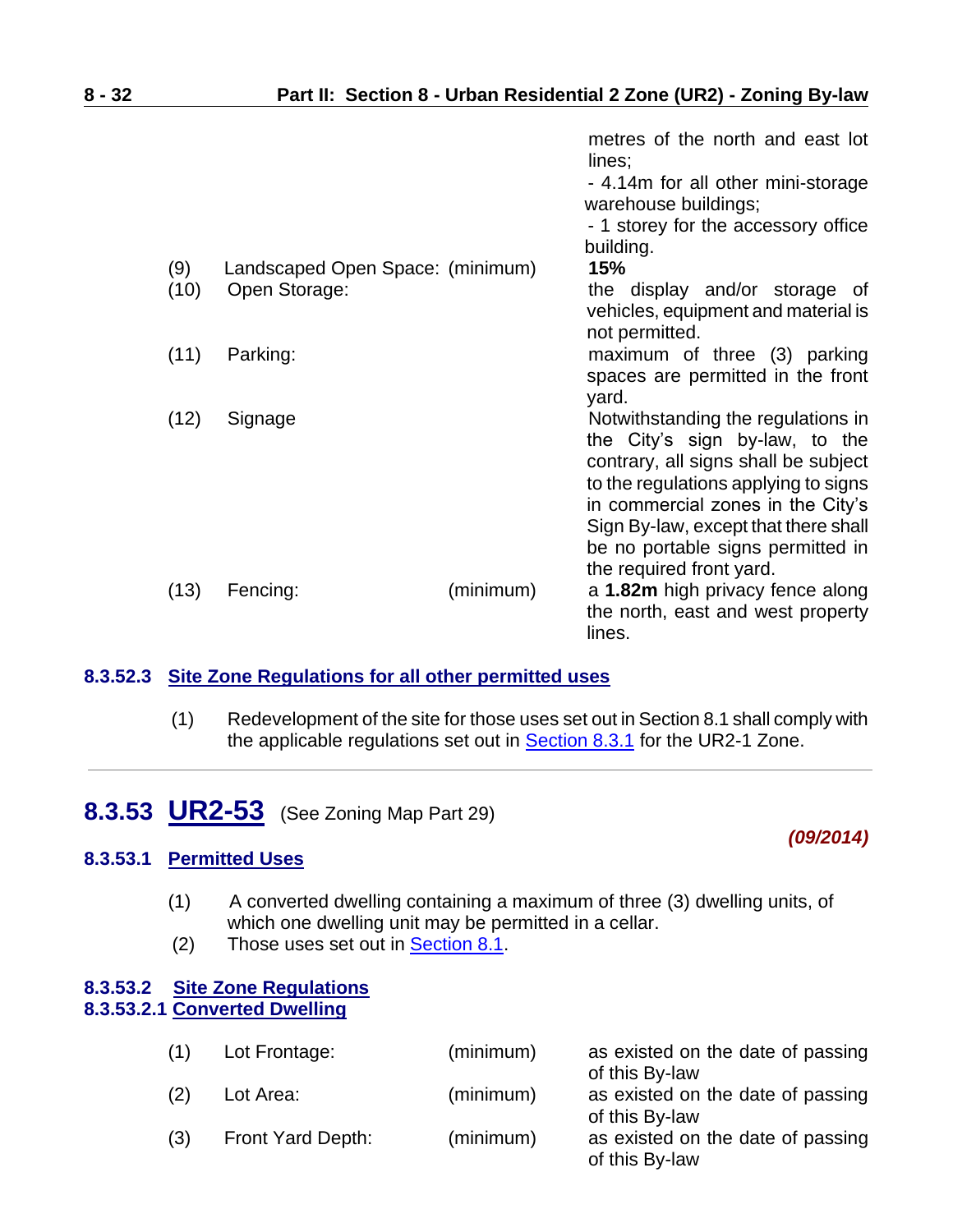### **Part II: Section 8 - Urban Residential 2 Zone (UR2) - Zoning By-law 8 - 33**

| (4) | Side Yard Widths:             | (minimum) | as existed on the date of passing<br>of this By-law                                   |
|-----|-------------------------------|-----------|---------------------------------------------------------------------------------------|
| (5) | Rear Yard Depth:              | (minimum) | as existed on the date of passing<br>of this By-law                                   |
| (6) | Parking Spaces:               | (maximum) | 3 parking spaces to be provided. 2<br>be provided<br>parking<br>may<br>- in<br>tandem |
| (7) | <b>All Other Regulations:</b> |           | the regulations set out in Section<br>7.2.1 shall apply                               |

### **8.3.52.2.2 All Other Uses**

- <span id="page-32-0"></span> $(1)$  Redevelopment of the site for those uses set out in **Section 8.1** shall comply with the applicable regulations set out in **Section 8.3.1** for the UR2-1 Zone.
- **8.3.54 UR2-54** (See Zoning Map Part 38)

### **8.3.54.1 Permitted Uses**

- (1) A converted dwelling containing a maximum of three (3) dwelling units
- (2) Those uses set out in [Section 8.1.](#page-0-0)

#### **8.3.54.2 Site Zone Regulations - Converted Dwelling**

| (1)        | Lot Frontage:                                    | (minimum) | as existed on the date of passing<br>of this By-law                                         |
|------------|--------------------------------------------------|-----------|---------------------------------------------------------------------------------------------|
| (2)        | Lot Area:                                        | (minimum) | as existed on the date of passing<br>of this By-law                                         |
| (3)        | Front Yard Depth:                                | (minimum) | as existed on the date of passing<br>of this By-law                                         |
| (4)        | Side Yard Widths:                                | (minimum) | as existed on the date of passing<br>of this By-law                                         |
| (5)        | Rear Yard Depth:                                 | (minimum) | as existed on the date of passing<br>of this By-law                                         |
| (6)<br>(7) | Parking Spaces:<br><b>All Other Regulations:</b> | (maximum) | 3 parking spaces to be provided.<br>the regulations set out in Section<br>8.2.1 shall apply |

### **8.3.54.3 All Other Uses**

(1) Redevelopment of the site for those uses set out in  $Section 8.1$  shall comply with the applicable regulations set out in [Section 8.3.1](#page-3-0) for the UR2-1 Zone.

*(54/2019)*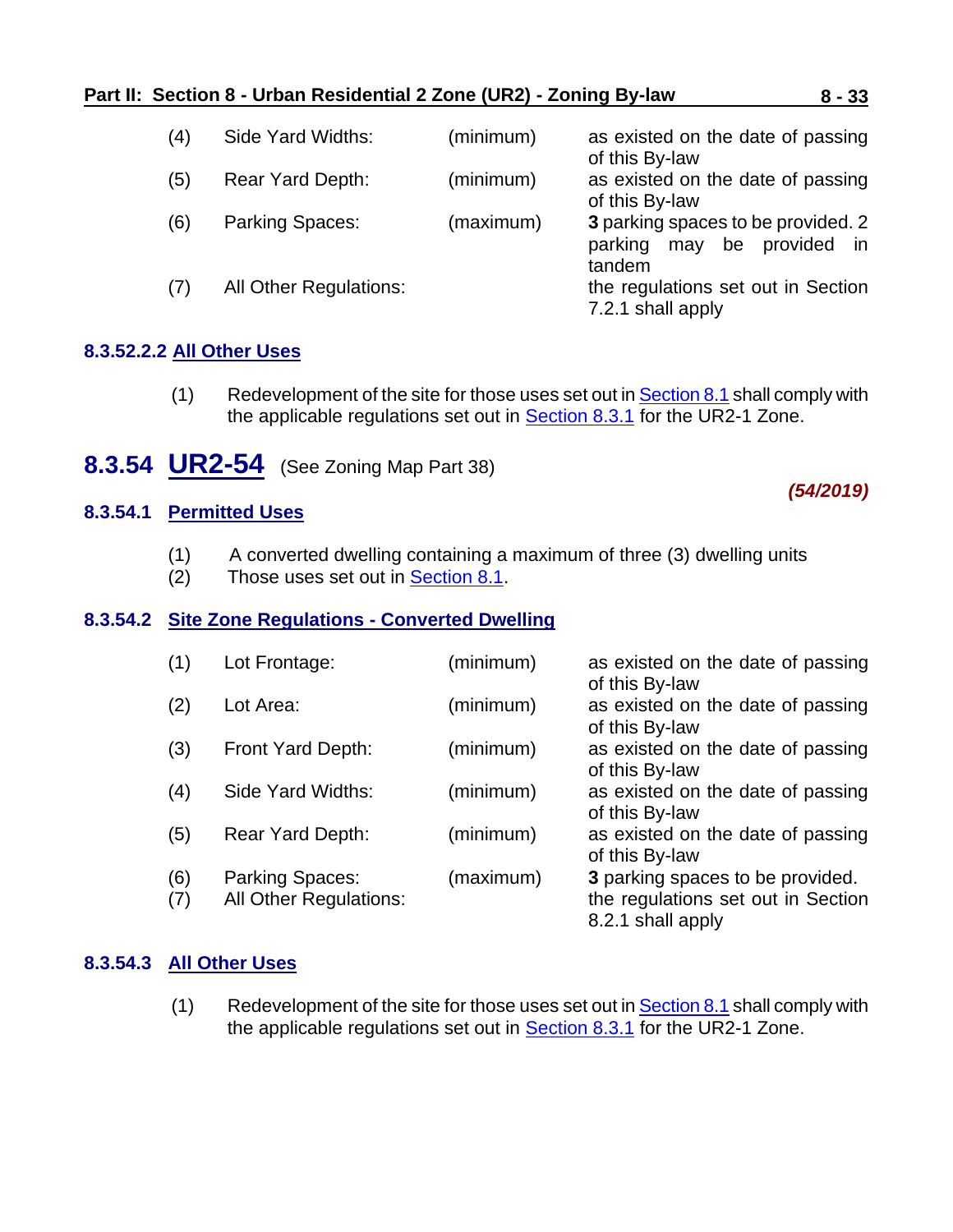## **8.3.55 UR2-55** (See Zoning Map Part 54)

### *(150/2019)*

### **8.3.55.1 Permitted Uses**

- (1) A converted dwelling containing a maximum of three (3) dwelling units  $(2)$  Those uses set out in Section 8.1.
- Those uses set out in [Section 8.1.](#page-0-0)

### **8.3.54.2 Site Zone Regulations - Converted Dwelling**

| (1)        | Lot Frontage:                                    | (minimum) | as existed on the date of passing<br>of this By-law                                         |
|------------|--------------------------------------------------|-----------|---------------------------------------------------------------------------------------------|
| (2)        | Lot Area:                                        | (minimum) | as existed on the date of passing<br>of this By-law                                         |
| (3)        | Front Yard Depth:                                | (minimum) | as existed on the date of passing<br>of this By-law                                         |
| (4)        | Side Yard Widths:                                | (minimum) | as existed on the date of passing<br>of this By-law                                         |
| (5)        | Rear Yard Depth:                                 | (minimum) | as existed on the date of passing<br>of this By-law                                         |
| (6)<br>(7) | Parking Spaces:<br><b>All Other Regulations:</b> | (maximum) | 3 parking spaces to be provided.<br>the regulations set out in Section<br>8.2.1 shall apply |

#### **8.3.54.3 All Other Uses**

(1) Redevelopment of the site for those uses set out i[n Section](#page-0-0) 8.1 shall comply with the applicable regulations set out in **Section 8.3.1** for the UR2-1 Zone.

# <span id="page-33-0"></span>**8.3.55 UR2-55** (See Zoning Map Part 54) *(150/2019)*

### **8.3.55.1 Permitted Uses**

- (1) A converted dwelling containing a maximum of three dwelling units.
- (2) Those uses set out in [Section](#page-0-0) 8.1.

### **8.3.55.2 Site Zone Regulations**

| (1) | Lot Frontage:     | (minimum) | as existed on the date of the                            |
|-----|-------------------|-----------|----------------------------------------------------------|
| (2) | Lot Area:         | (minimum) | passing of this By-law;<br>as existed on the date of the |
|     |                   |           | passing of this By-law;                                  |
| (3) | Front Yard Depth: | (minimum) | as existed on the date of the                            |
|     |                   |           | passing of this By-law;                                  |
| (4) | Side Yard Widths: | (minimum) | as existed on the date of the                            |
|     |                   |           | passing of this By-law;                                  |
| (5) | Rear Yard Depth:  | (minimum) | as existed on the date of the                            |
|     |                   |           | passing of this By-law;                                  |